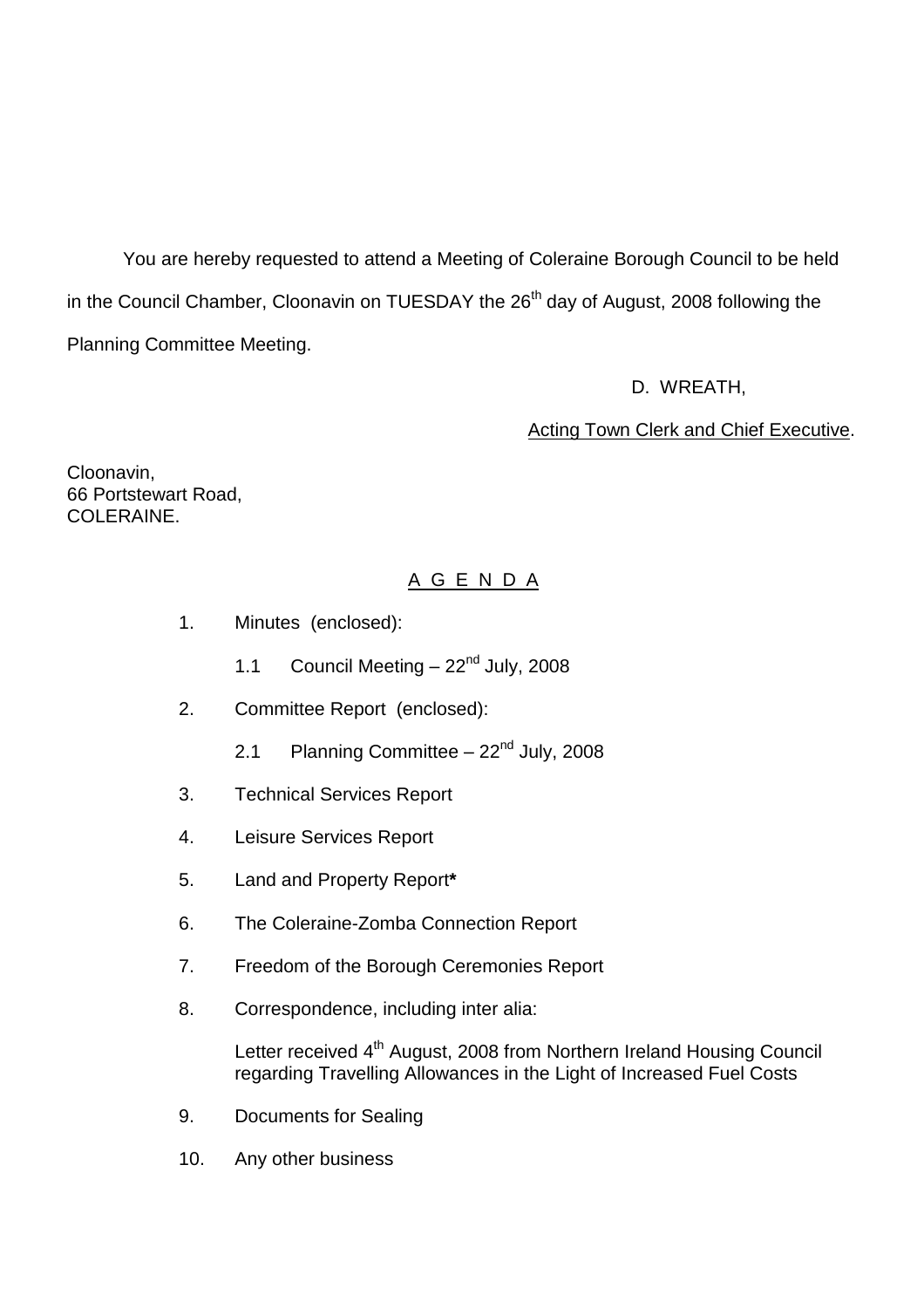## **For Information:**

- (1) Members'Information Bulletin August 2008
- (2) Northern Ireland Bureau Newslink Issue 14 Summer 2008

\* Recommended for consideration "In Committee".

To: Each Member of Council. 22<sup>nd</sup> August, 2008.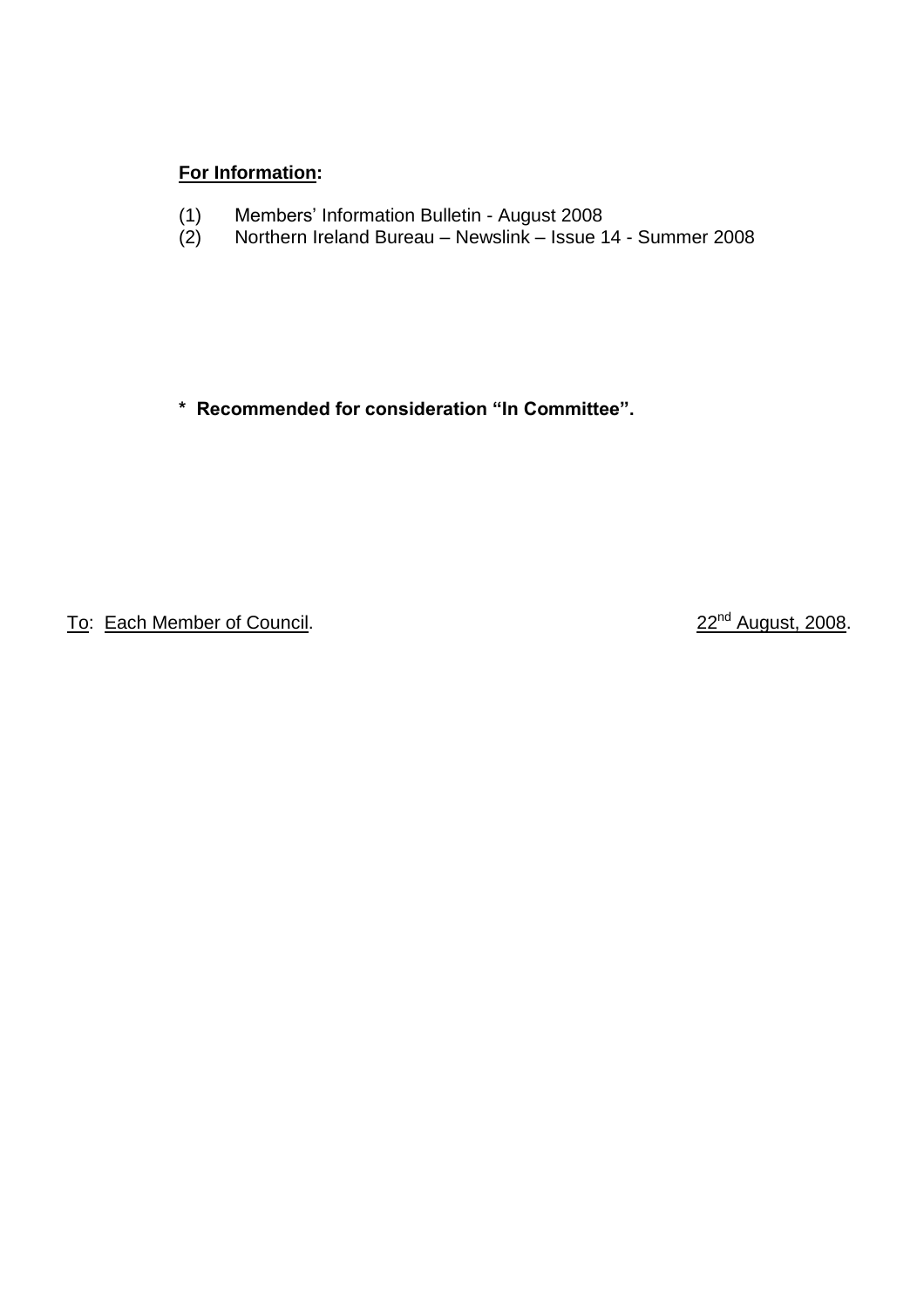#### **COUNCIL MEETING**

Minutes of proceedings of Coleraine Borough Council held in the Council Chamber, Cloonavin, on Tuesday, 22<sup>nd</sup> July, 2008.

| <b>Convened:</b> | As per Notice attached |
|------------------|------------------------|
|------------------|------------------------|

**Present:** The Mayor, Councillor D. D. Barbour, in the Chair

The Deputy Mayor, Alderman W. T. Creelman

#### **Aldermen**

| E. T. Black (Mrs.)  | W. J. McClure        |
|---------------------|----------------------|
| M. T. Hickey (Mrs.) | (Items $1.0 - 7.0$ ) |

#### **Councillors**

S. Gilkinson N. F. Hillis E. A. Johnston (Mrs.)  $($  Items  $1.0 - 15.3.2)$ W. A. King G. L. McLaughlin R. A. McPherson A. McQuillan

**Officers in The Acting Town Clerk and Chief Executive, Director of Attendance:** Corporate Services, Director of Environmental Health, Director of Leisure Services, Head of Development Services, Head of Administrative Services, Leisure Services Officer (Facilities), Senior Technical Officer and Administrative Assistant

**Apologies:** Alderman McClarty and Councillor Mrs. Church

#### **1.0 MINUTES**

The Minutes of the Council Meeting of  $24<sup>th</sup>$  June, 2008 and the Special Meeting of  $24<sup>th</sup>$ June, 2008 were confirmed and signed.

#### **2.0 LEISURE SERVICES REPORT**

Consideration was given to the Report of the Director of Leisure Services.

Matters arising:

2.1 Sam English Commemoration Reported that August will mark the centenary of the birth of the late Sam English, a former football player for Glasgow Rangers who was born in Aghadowey. The local supporters have asked Council to erect a plaque at the English family home in Aghadowey to mark the occasion.

Agreed:

That a plaque be erected at the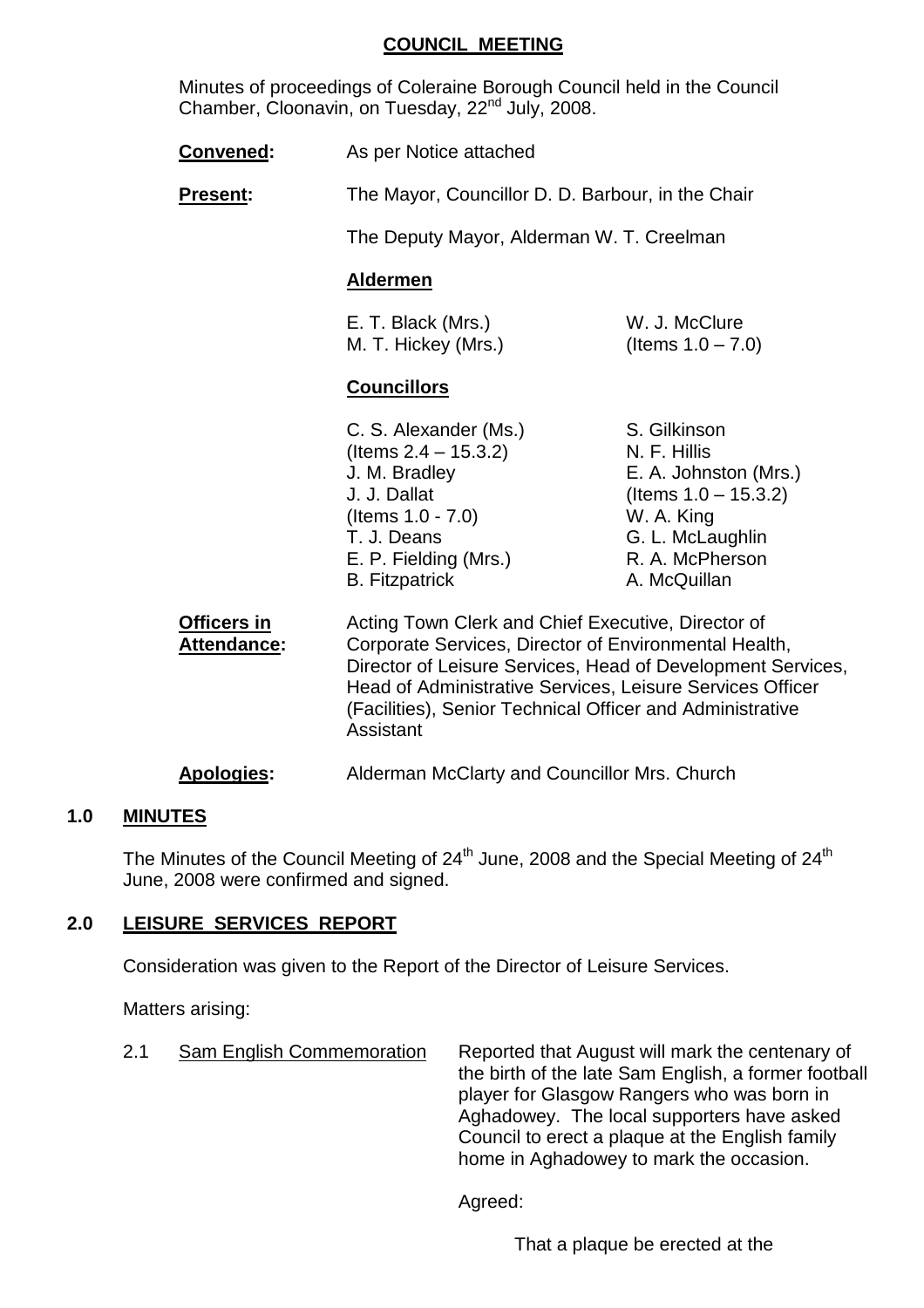English family home.

Hall contained in the Report.

2.2 Select List – Peter Thompson Members noted information on this topic, as

Agreed:

That Council adopt the recommendations of the Consultant on contractors to be placed on the select list for the total refurbishment of the Peter Thompson Hall, Castlerock.

In response to a member's query, the Acting Town Clerk and Chief Executive agreed to review this process for future contracts.

2.3 Arcadia, Portrush - Council noted that Mr. Colin Fletcher had given up Café Licence **the café licence at the Arcadia and it was agreed:** 

> That Mr. Dominic Logue, current franchisee of Waterworld and Portrush Recreation Grounds, be invited to provide a temporary service at the Arcadia until the end of August 2008 following which award of licence will be subject to public advertisement.

2.4 Portrush Harbour –Licences - The recommendation of the Director of Leisure Commercial Gain Boats Services that a small number of annual licences be issued at a nominal fee to those who wished to operate from Council facilities for commercial gain, was considered.

> Discussion ensued during which various members reported that they had been contacted by members of the public on this matter. It was then proposed by Councillor Deans and seconded by Councillor Bradley:

> > That this issue be deferred to the August meeting of Council.

On being put to the meeting, the proposal was carried by nine votes to four.

2.5 Concert – East Strand, Members noted a letter dated  $21^{st}$  July, 2008 from Portrush Coleraine Borough Chamber (previously supplied) relating the Chamber's views on this event.

> A full report on this issue would be presented to the August meeting of Council, once all post event meetings and consultations with the 'trade' in Portrush had been completed.

2.6 Portrush Summer Theatre A request for financial assistance had been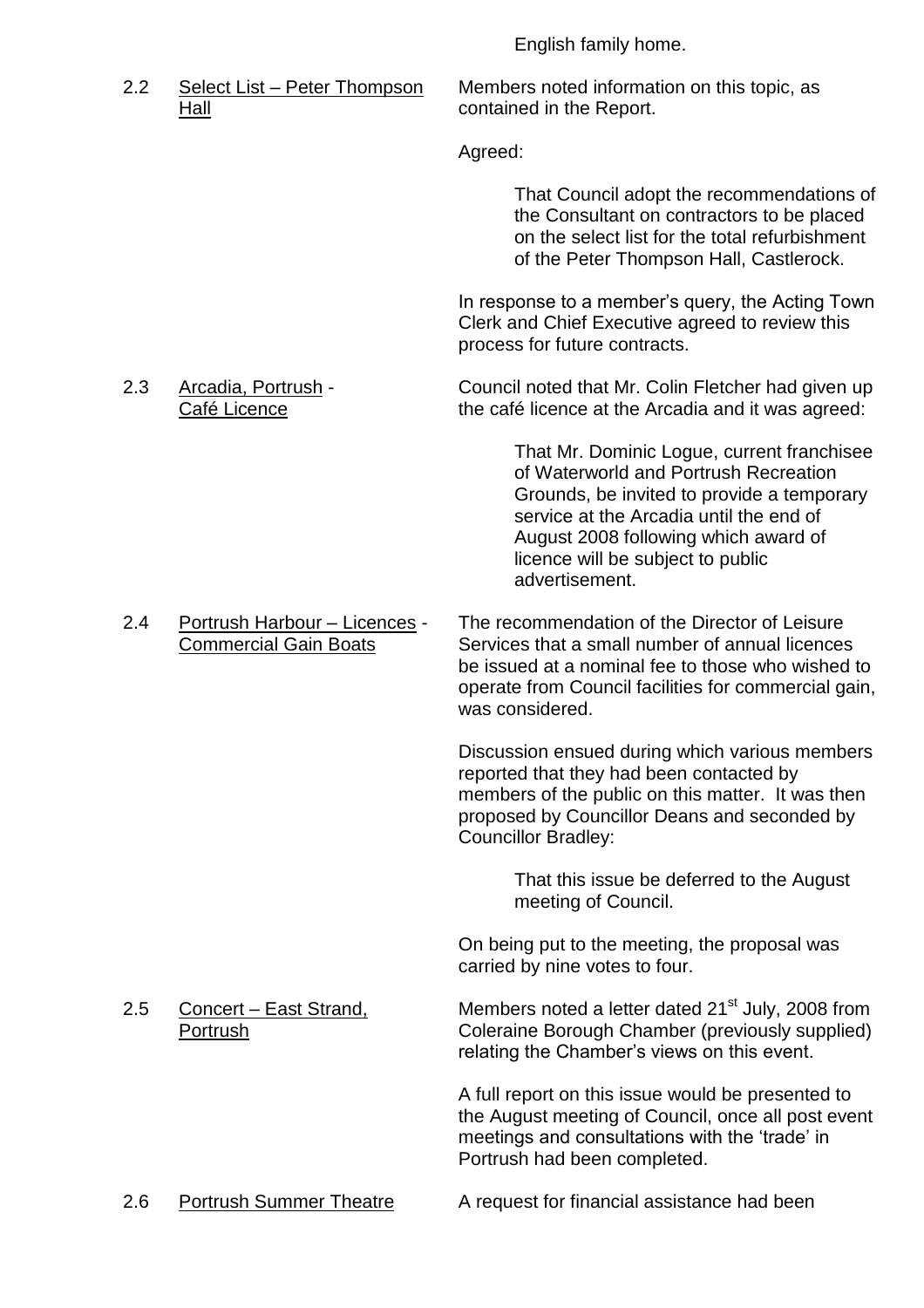received from the organisers of Portrush Summer Theatre for promotion of the fifty second season of Theatre.

It was proposed by Alderman Mrs. Black, seconded by Alderman Mrs. Hickey and agreed:

> That Council contribute £2,000 to Portrush Summer Theatre.

2.7 Portballintrae Lands A proposal made by Councillor Ms. Alexander for this item to be discussed out of 'Committee' failed to find a seconder. It was then agreed that the item be considered 'In Committee' at the end of the meeting.

## **3.0 TECHNICAL SERVICES REPORT**

The Report of the Director of Technical Services was considered (previously supplied).

Matters arising:

- 3.1 Entertainment Licences
- **Coleraine**

3.1.1 The Old Forge Inn An application for grant of an Entertainment 6 Newmarket Street, Licence had been received from Mr. E. Kneeland.

> Days and times on which it is intended to provide entertainment:

Monday/Tuesday - Saturday/Sunday:  $9.00$ am – 1.00am. Sunday: 9.00pm –11.30pm.

Agreed:

That an Entertainment Licence be granted subject to compliance with NI Fire and Rescue Service's recommendation and all other requirements required by Council's Licensing Department. With special condition: All door supervisors employed must be licensed with a scheme recognised by Coleraine Borough Council.

3.1.2 Ballyclabber Reformed An application for grant of an Entertainment Presbyterian Church Licence had been received from Mr. M. McCollum 35 Ballyrashane Road, for a maximum of any fourteen unspecified days Coleraine within the licence period of one year.

> Days and times on which it is intended to provide entertainment:

Monday - Saturday: 7.00pm - 1.00am.

Agreed: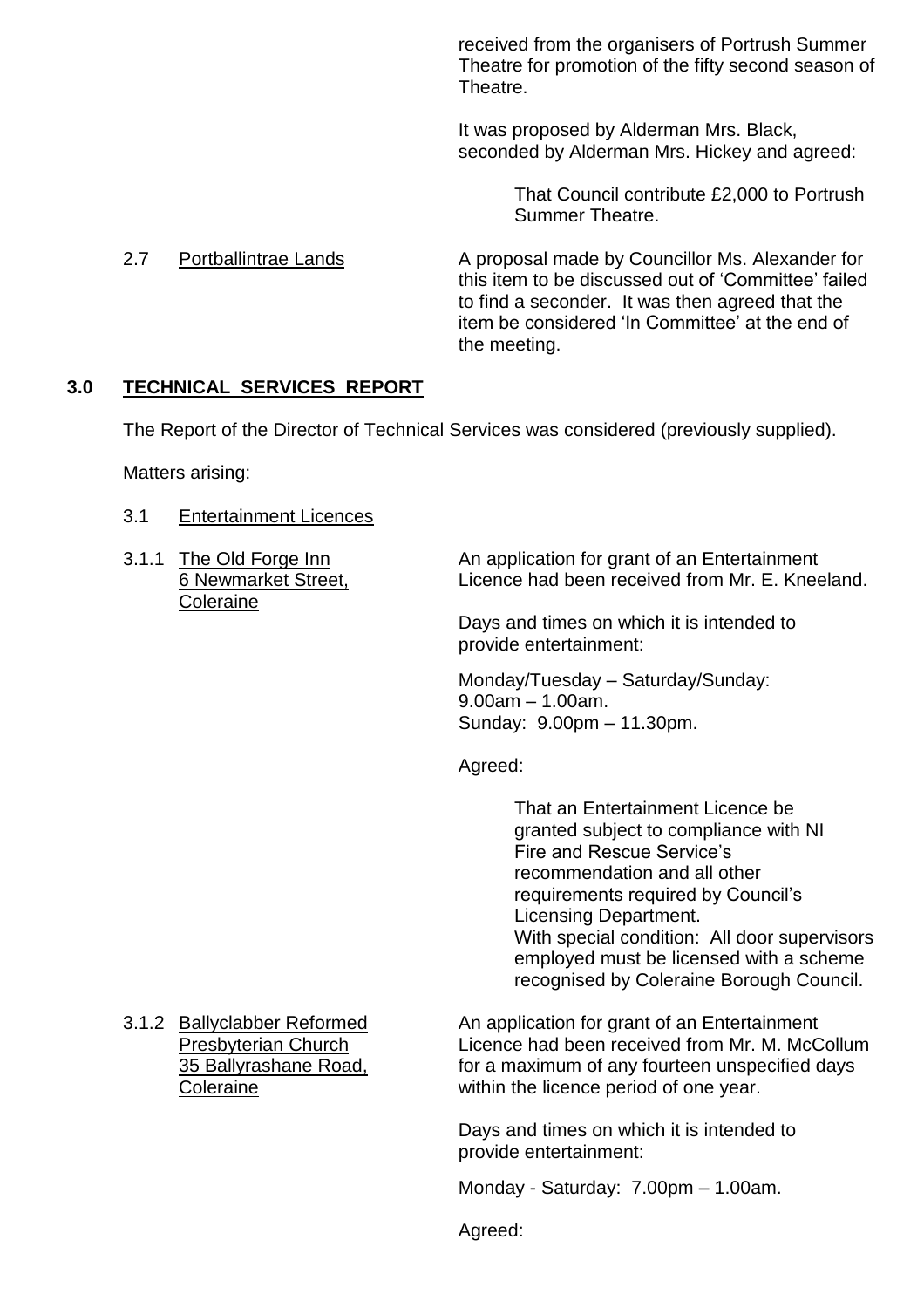That an Entertainment Licence be granted subject to compliance with NI Fire and Rescue Service's recommendation and all other requirements required by Council's Licensing Department.

Articlave

3.1.3 Articlave Orange Hall An application for transfer of an Entertainment 37 St. Paul's Road. Licence had been received from Mr. L. Graham.

> Days and times on which it is intended to provide entertainment:

Monday – Saturday: 7.00pm – Midnight.

Agreed:

That a transfer of Entertainment Licence be granted subject to special condition: All door supervisors employed must be licensed with a scheme recognised by Coleraine Borough Council.

## **4.0 DEVELOPMENT SERVICES REPORT**

The Report of the Director of Development Services was considered (previously supplied).

4.1 Local Community Fund Members noted information on this topic, as contained in the Report.

Agreed:

That Council administer the Local Community Fund for the period April 08 – March 09 on the basis of 10% technical assistance for delivery and an indicative budget of £40,770.

4.2 Proposal for Funding Garvagh Members noted information on this topic, as Development Trust **Contained in the Report.** 

Agreed:

That Council offer funding of £10,609 towards the operational costs of the centre to provide accessible community based activities for local voluntary/community groups and the wider community as a whole.

4.3 Community Hub for Coleraine Members noted information on a request for support for the creation of a 'community hub', as detailed in the Report. In response to a member's question, it was noted that the hub would be rural proofed.

Agreed: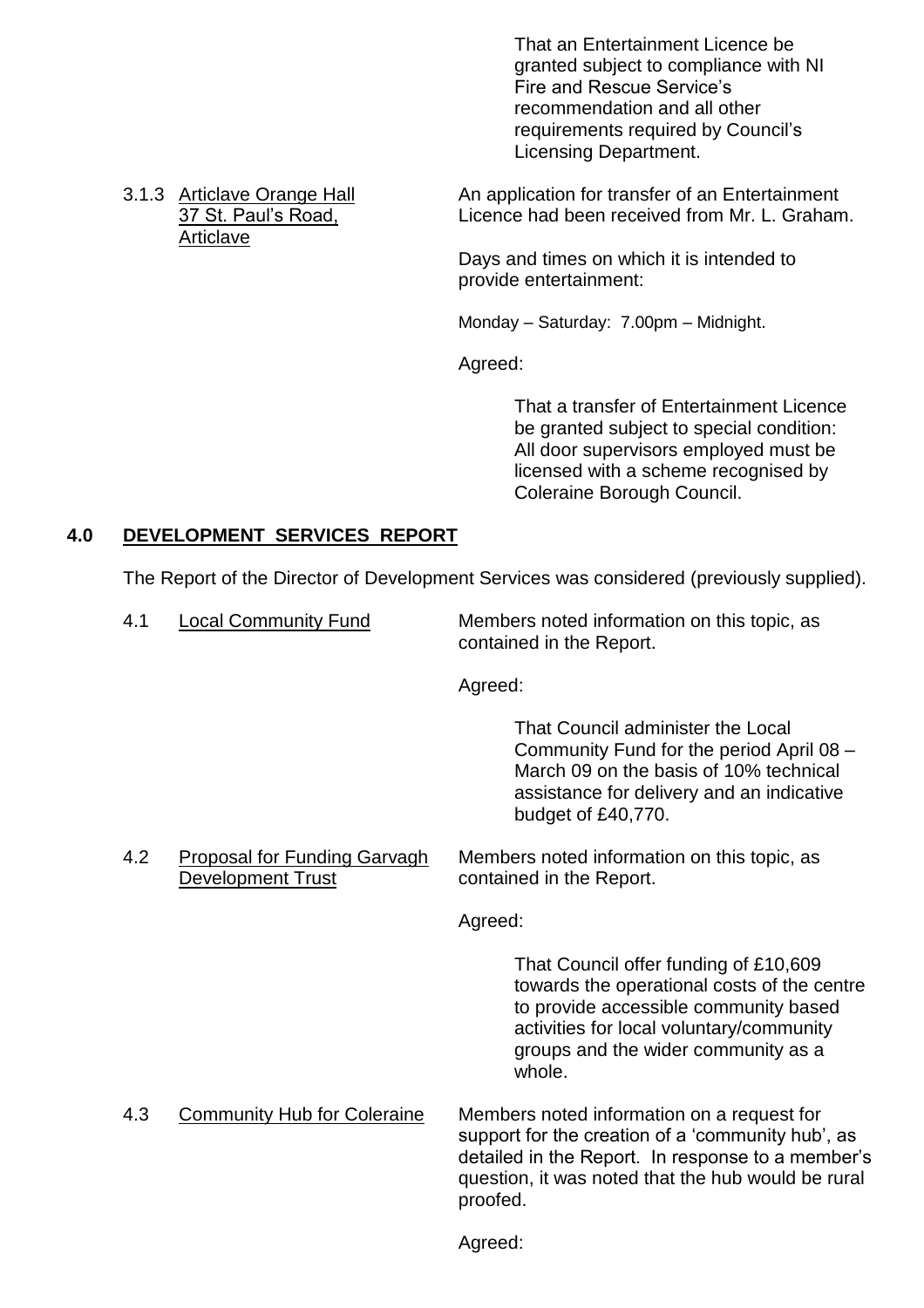That Council support, in principle, the creation of the Community Hub in Coleraine.

4.4 Northern Ireland Tourist Board Consideration was given to this draft Corporate Corporate Plan 2008-11 Plan (previously supplied).

> Members noted that any comments they wished to make could be included in a corporate response, or individual responses could be made.

## **5.0 ENVIRONMENTAL HEALTH REPORT**

The Report of the Director of Environmental Health was considered (previously supplied).

| 5.1 | <b>Legal Proceedings</b><br><b>Cigarette Test Purchase</b><br>Exercise - $8^{th}$ March, 2008 | It was agreed that this item be considered 'In<br>Committee' at the end of the meeting.                                                                                                                                                                 |
|-----|-----------------------------------------------------------------------------------------------|---------------------------------------------------------------------------------------------------------------------------------------------------------------------------------------------------------------------------------------------------------|
| 5.2 | <b>Tackling Suicide</b>                                                                       | Consideration was given to letters from<br>Carrickfergus Borough Council and Lisburn City<br>Council on this topic (circulated).                                                                                                                        |
|     |                                                                                               | Agreed:                                                                                                                                                                                                                                                 |
|     |                                                                                               | That Council support the Motion agreed by<br>Carrickfergus Borough Council and note<br>measures being taken to support this work<br>in Coleraine, both within Council and in the<br>wider community.                                                    |
| 5.3 | <b>Safer Bonfire Campaign</b>                                                                 | The Director of Environmental Health updated<br>Council on the successful outcome of this<br>campaign which had been promoted by Council in<br>partnership with PSNI, NIFRS and NIHE.                                                                   |
|     |                                                                                               | Members referred to the significant improvement in<br>engagement between Council officers and<br>members of the public during the year and the<br>resultant progress in ensuring bonfires were safer<br>and more friendly events to attend. However, it |

The Director of Environmental Health noted members' further comments and recorded his appreciation for the support of members and communities for the campaign.

was noted that there were still instances of flags

being burned on bonfires.

#### **6.0 LAND AND PROPERTY**

It was agreed that this item be considered 'In Committee' at the end of the meeting.

## **7.0 LEGIONELLA**

Consideration was given to the report of the Acting Town Clerk and Chief Executive on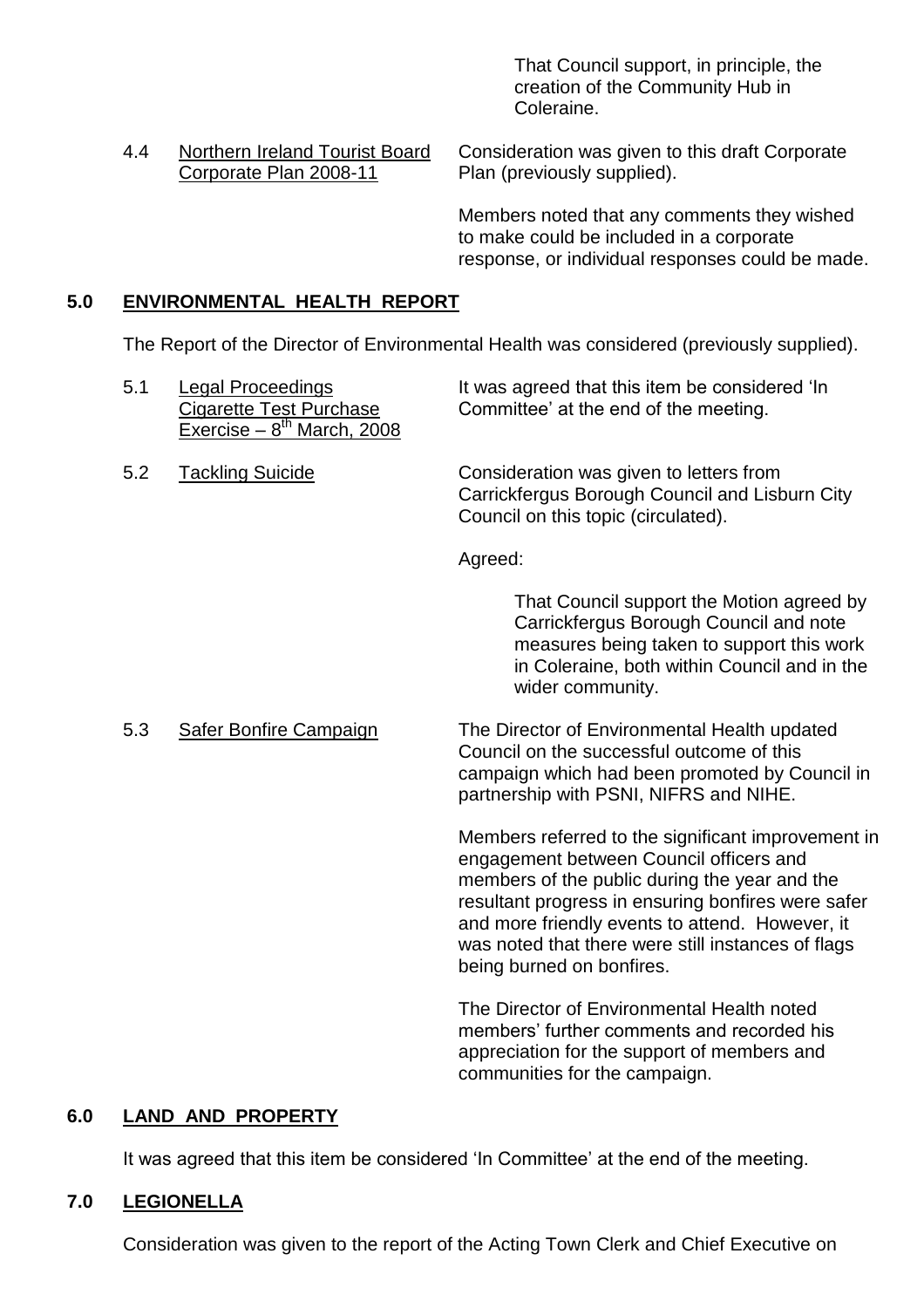legionella (previously supplied) and the contents noted.

# **8.0 LETTER DATED 7TH JULY, 2008 FROM ARDS BOROUGH COUNCIL**

Read letter from Ards Borough Council regarding changes to the Belfast Telegraph home delivery service (previously supplied).

Council noted that this issue only applied to the Greater Belfast area.

## **9.0 LETTER DATED 8TH JULY, 2008 FROM NEWTOWNABBEY BOROUGH COUNCIL TO SAMMY WILSON, MINISTER OF THE ENVIRONMENT**

Consideration was given to this letter regarding Belfast Metropolitan Area Plan (previously supplied) and the contents noted.

## **10.0 LETTER DATED 14TH JULY, 2008 REGARDING WEST STRAND PROMENADE, PORTRUSH**

Read letter from a visitor to Portrush expressing concern at an incident which occurred at West Strand Promenade on 12<sup>th</sup> July, 2008.

Noted.

## **11.0 DOCUMENTS FOR SEALING**

Resolved:

That the following documents be sealed:

| Lease and Counterpart | The Department for Regional Development |
|-----------------------|-----------------------------------------|
|                       | to Council                              |
|                       | Bridge Street Car Park, Garvagh         |
|                       |                                         |

- 2. Lease in Triplicate NIHE to Council Lands at Drumeen Drive, Garvagh
- 3. Cemetery Titles Grant of Right of Burial –Deeds Register Nos. 3433-3439 (inclusive):

| Agherton    |   |
|-------------|---|
| Ballywillan |   |
| Coleraine   | З |
| Kilrea      |   |
| Portstewart | 4 |

Advanced Deed Register Nos. 0208-0209 (inclusive):

| Agherton           |   |
|--------------------|---|
| <b>Ballywillan</b> |   |
| Coleraine          | 1 |
| Portstewart        |   |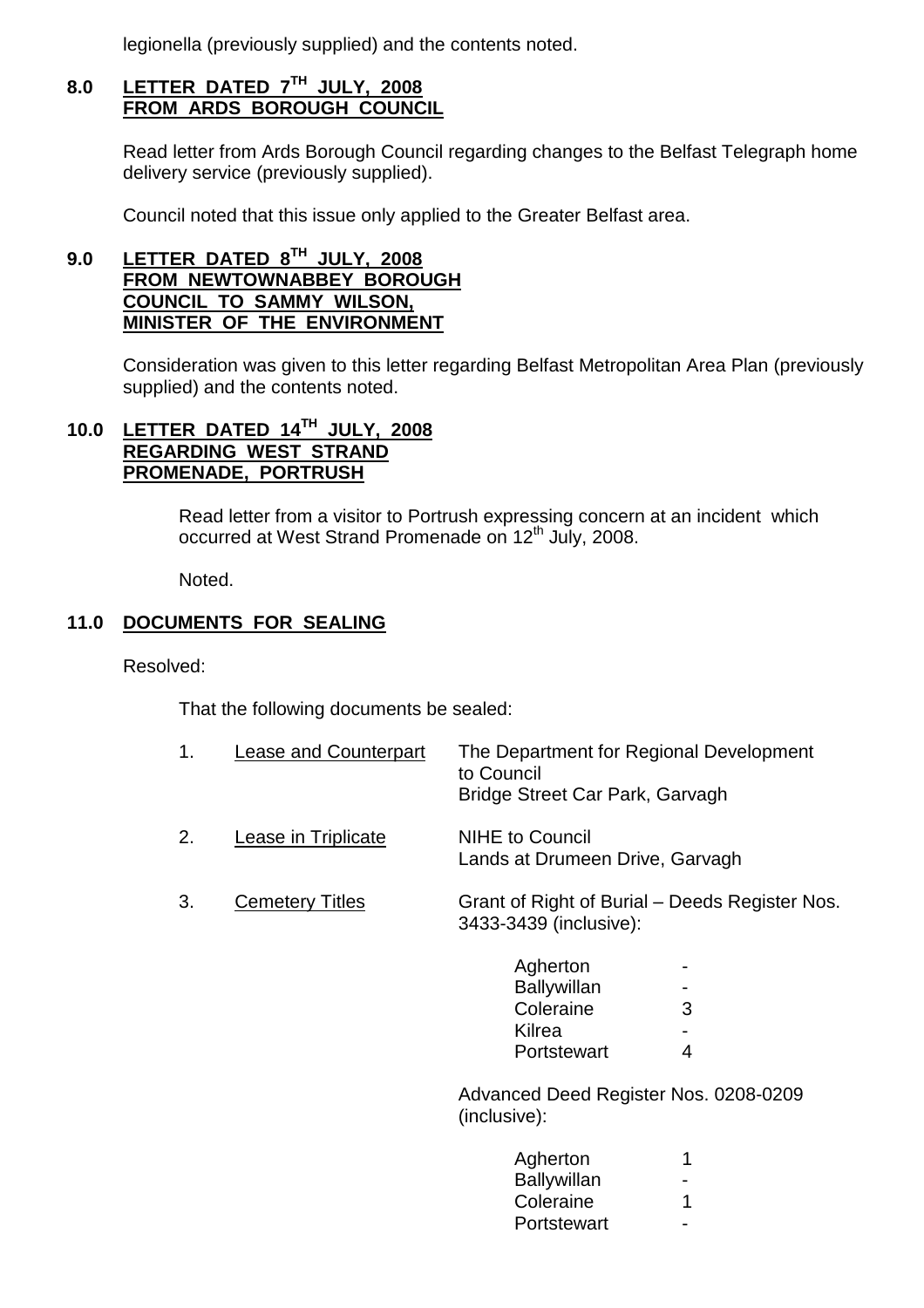#### **12.0 'THE HERRING POND' PORTSTEWART**

In response to a member's request, the Director of Environmental Health agreed to provide an update to the member on the condition of the beach at this location.

#### **13.0 TWO DAY STRIKE BY PUBLIC SERVICE WORKERS**

In response to a member's query, the Acting Town Clerk and Chief Executive explained that the failure to inform members of this strike had been an oversight as the action had not been confirmed as taking place until just prior to the event.

#### **14.0 IMPROVEMENTS TO JUNIPER HILL CAR PARK, PORTRUSH**

In response to a member's query, the Leisure Services Officer updated Council on improvements to Juniper Hill Car Park and confirmed that no major problems had been reported since the upgrade. He would, however, evaluate the member's concern about the access layout, with the possibility of constructing an island to further guide traffic.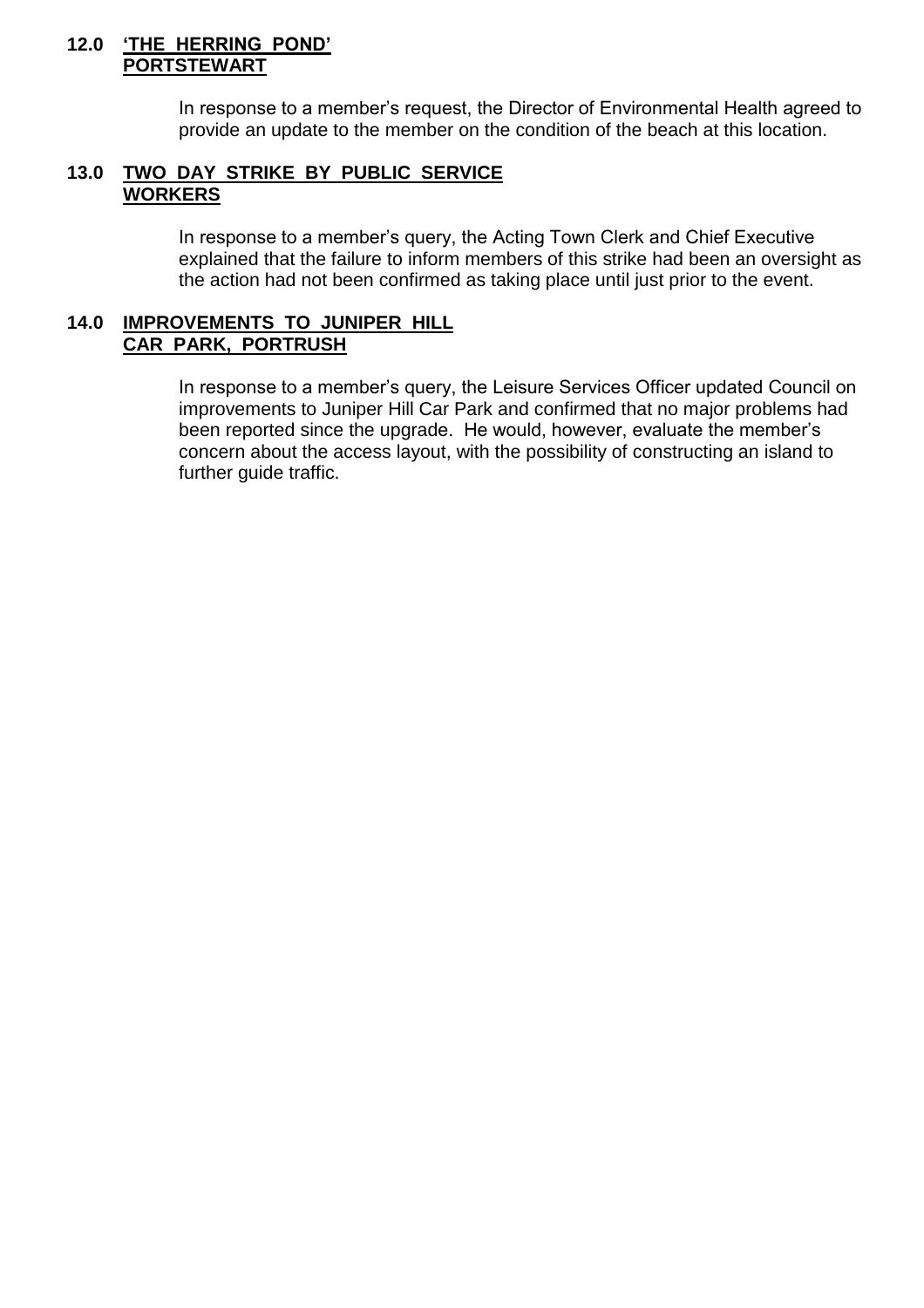### **PLANNING COMMITTEE**

**22nd July, 2008.**

| <b>Present:</b>                   | Councillor W. A. King in the Chair                                                                                                                               |                                                                                                                                                               |
|-----------------------------------|------------------------------------------------------------------------------------------------------------------------------------------------------------------|---------------------------------------------------------------------------------------------------------------------------------------------------------------|
|                                   | The Mayor, Councillor D. D. Barbour<br>(Items $2.7 - 7.0$ )                                                                                                      |                                                                                                                                                               |
|                                   | The Deputy Mayor, Alderman W. T. Creelman                                                                                                                        |                                                                                                                                                               |
|                                   | <b>Aldermen</b>                                                                                                                                                  |                                                                                                                                                               |
|                                   | E. T. Black (Mrs.)<br>M. T. Hickey (Mrs.)                                                                                                                        | W. J. McClure                                                                                                                                                 |
|                                   | <b>Councillors</b>                                                                                                                                               |                                                                                                                                                               |
|                                   | C. S. Alexander (Ms.)<br>J. M. Bradley<br>(Items $2.19 - 7.0$ )<br>A. S. Cole<br>J. J. Dallat<br>T. J. Deans<br>$($ ltems 2.23 $- 7.0)$<br>E. P. Fielding (Mrs.) | <b>B.</b> Fitzpatrick<br>S. Gilkinson<br>N. F. Hillis<br>E. A. Johnston (Mrs.)<br>G. L. McLaughlin<br>R. A. McPherson<br>(Items $2.3 - 7.0$ )<br>A. McQuillan |
| Also in<br>Attendance:            | Representatives from the Planning Service -<br>Mr. P. Duffy and Mr. W. McIlmoyle                                                                                 |                                                                                                                                                               |
| <b>Officers in</b><br>Attendance: | Acting Town Clerk and Chief Executive, Administrative<br>Officer, Waste and Recycling Officer and Administrative<br>Assistant                                    |                                                                                                                                                               |
| <b>Apologies:</b>                 | Alderman McClarty, Councillors Mrs. Church and<br>Leonard                                                                                                        |                                                                                                                                                               |
| <b>WELCOME</b>                    |                                                                                                                                                                  |                                                                                                                                                               |

The Chairman welcomed everyone present to the Meeting including visitors in the public gallery.

## **2.0 PLANNING APPLICATIONS**

A list of one hundred and twenty-six applications was presented for consideration (previously supplied).

## **Applications Deferred from Previous Meeting**

 $1.0$ 

2.1 Application No. D1 C/2006/1033/F Demolition of 2 no. dwellings to provide 4 no. semi-detached dwellings and 4 no. terraced

The opinion of the Planning Service was to refuse.

It was agreed that the application be removed from the schedule in order to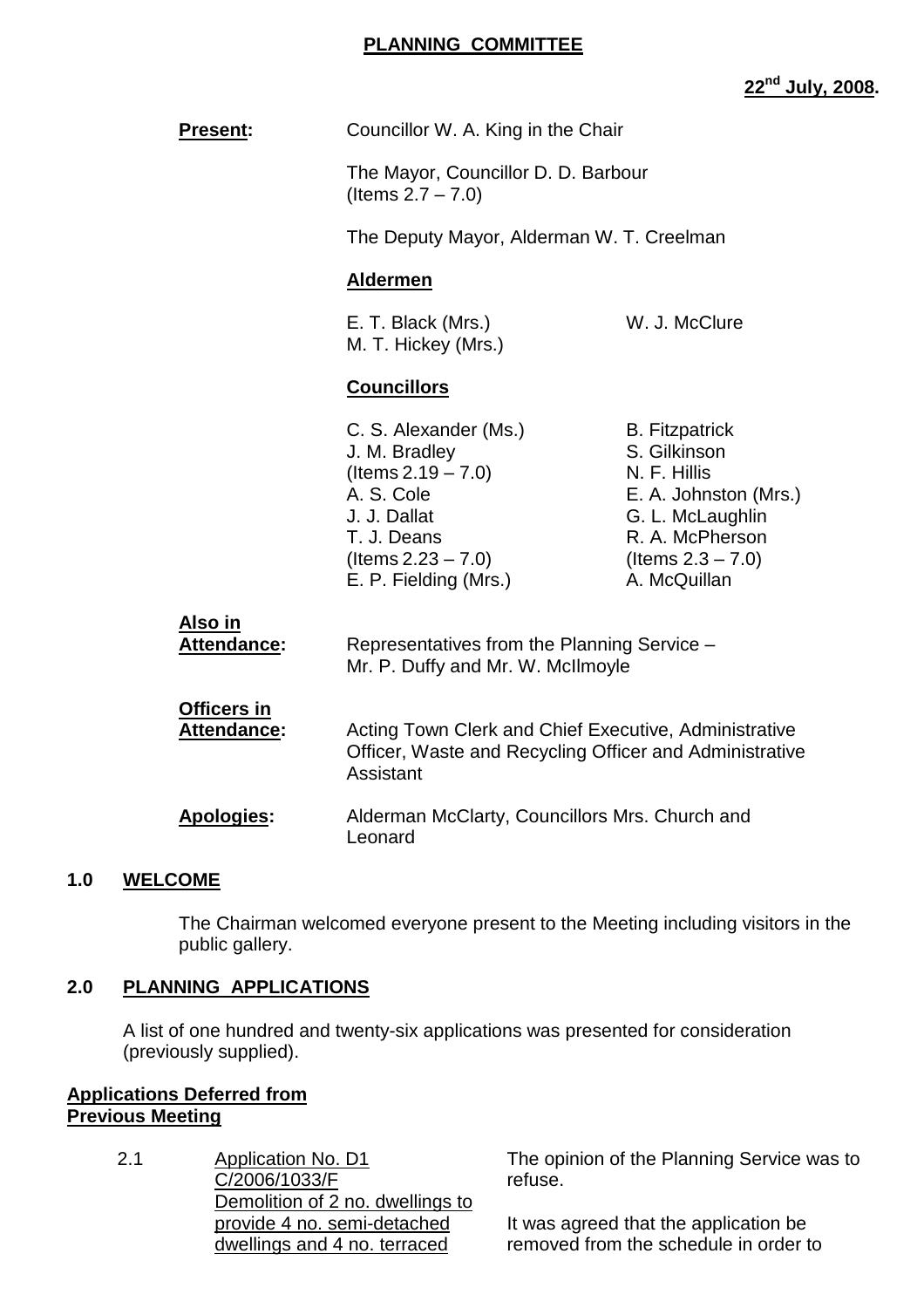dwellings with associated landscaping and car parking at 6-8 Bushfoot Road, Portballintrae for Mr. S. Sweeney

2.2 Application No. D2 C/2007/0012/O Outline planning application for housing development incorporating the infilling and reuse of the land on the pond at 78 Blackrock Road, Boveedy, Kilrea for Mr. and Mrs. Barret

2.3 Application No. D3 C/2007/0059/F Residential development comprising 15 units with associated access road and car parking (amended scheme) at Nos. 56 and 68 Ballywillan Road, Portrush for Drumeen Construction Ltd.

facilitate the assessment of amended plans by the Planning Service.

The opinion of the Planning Service was to approve.

It was agreed that the application be approved.

The opinion of the Planning Service was to approve.

The Administrative Officer read letter dated 9<sup>th</sup> July, 2008 from John J. Taylor, Solicitors for the applicant.

Following discussion it was proposed by Councillor Ms. Alexander and seconded by Councillor Fitzpatrick:

> That the application be forwarded to the Planning Management Board.

The Administrative Officer advised members that the Council's Planning Consultants' view was that this application should not be forwarded to the Planning Management Board as it did not pass the 'significant development' test.

On being put to the Meeting the proposal was carried, eight members voting in favour and seven members voting against.

The opinion of the Planning Service was to approve.

It was agreed that the application be approved.

2.4 Application No. D4 C/2007/0244/F Development to include 2 no. semi-detached one and a half storey dwellings, a block of 3 terrace one and a half storey and a block of 6 terrace two storey dwellings. Two access points off Mussenden Gardens. Close ex. access from Mussenden Road at 244 Mussenden Road, Articlave for Dolsis Property Ltd.

2.5 Application No. D5 C/2007/0282/F Rejuvination of derelict salmon The opinion of the Planning Service was to refuse.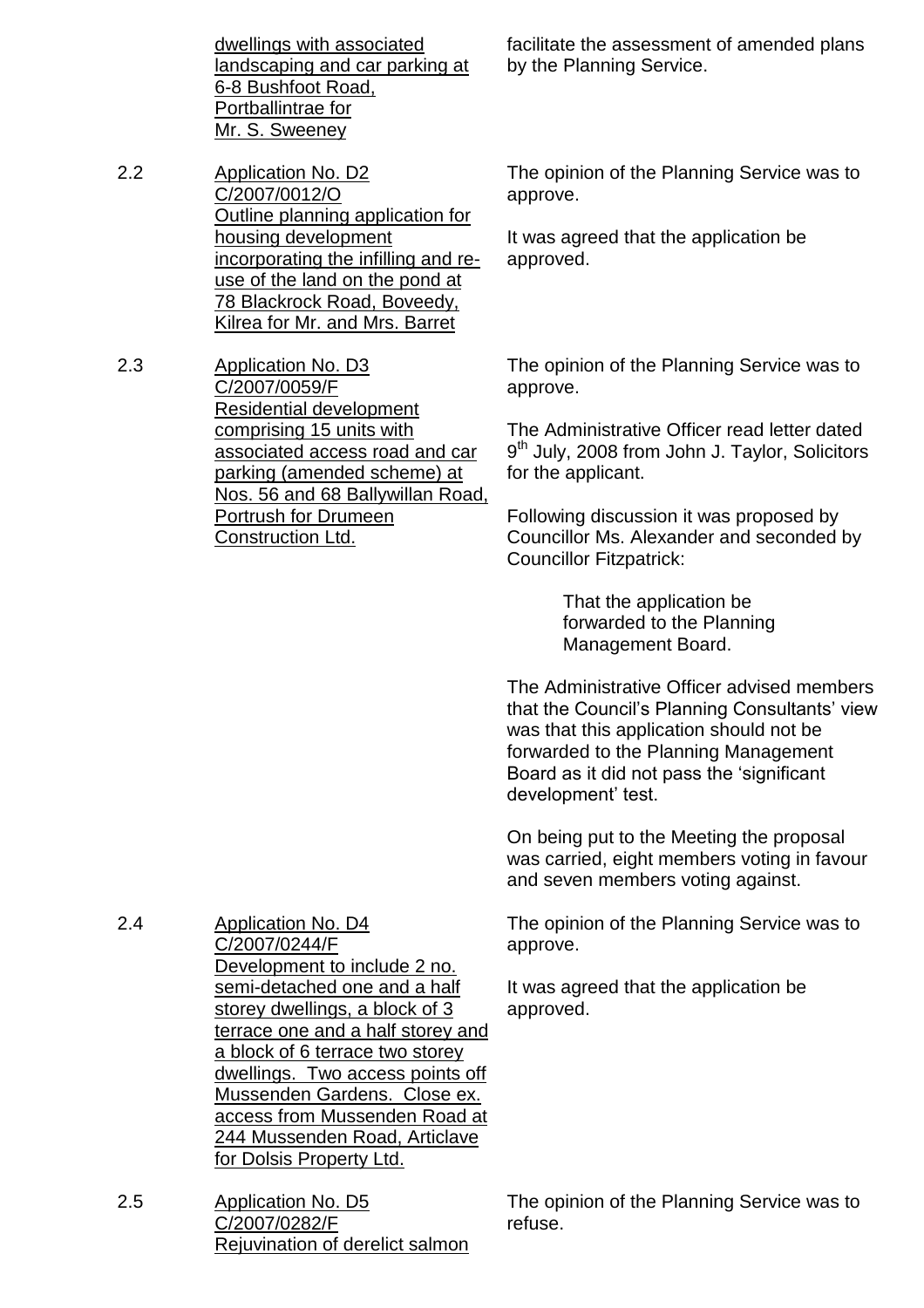cottage to provide new dwelling for O'Neill family at Berne Cottage, Berne Road, Portstewart for Mr. G. O'Neill

- 2.6 Application No. D6 C/2007/0418/F Proposed variation of condition No. 6 of previously approved application C/2005/1293/O to enable an increase in floor area from 150 $m^2$  to 180 $m^{2}$  140 $m$ south of 84 Grove Road, Swatragh for Mr. B. McKeefry
- 2.7 Application No. D7 C/2007/0531/O Proposed extension to existing storage yard to provide builders' storage shed and associated access works 200m south west of St. Patrick's Primary School, Churchtown Road, Garvagh for Heaney Developments Ltd.
- 2.8 Application No. D8 C/2007/0626/F Retrospective application for change of use from barn to dog grooming business at 25 Ballyhackett Road, Castlerock for Mr. J. Tosh
- 2.9 Application No. D9 C/2007/0757/F Replacement of existing dweling to provide a pair of semidetached dwellings at No. 14 Ballaghmore Avenue, Portballintrae for Cloughorr Investments Ltd.
- 2.10 Application No. D10 C/2007/0777/F Redevelopment of Nos. 8 and 10 Captain Street Upper, Coleraine to provide 5 no. apartments for G.O'Kane
- 2.11 Application No. D11 C/2007/0895/F Demolish existing property and re-develop with 8 no. apartments with incurtilage parking at 4, 6 and 8 Church Street, Kilrea for Mr. P. McNeill

It was agreed that the application be refused.

The opinion of the Planning Service was to approve.

It was agreed that the application be approved.

The opinion of the Planning Service was to refuse.

It was agreed that the application be refused.

The opinion of the Planning Service was to refuse.

It was agreed that the application be refused.

The opinion of the Planning Service was to refuse.

Consideration was given to letter dated 17<sup>th</sup> July, 2008 from Bell Architects Ltd.

It was agreed that the application be refused.

The opinion of the Planning Service was to approve.

It was agreed that the application be approved.

The opinion of the Planning Service was to refuse.

The application had now been withdrawn.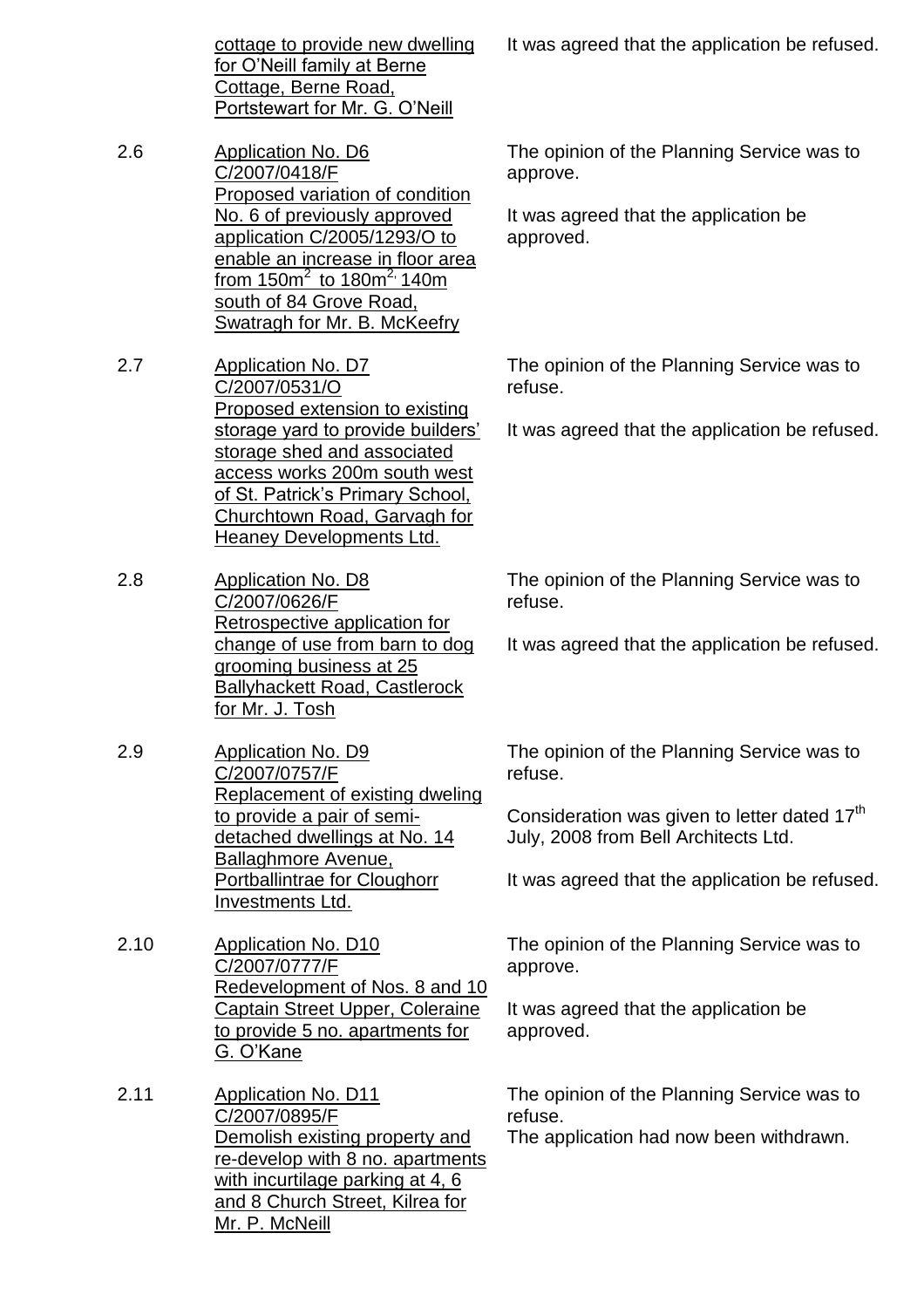- 2.12 Application No. D12 C/2007/1019/F Erection of 3 no. apartments for residential purposes at 88 Causeway Street, Portrush for Mr. P. Gordon
- 2.13 Application No. D13 C/2007/1026/F Two storey extension with sunroom to north west elevation and demolition of existing garage at 30 Leeke Road, Portrush for Mr. J. Richardson
- 2.14 Application No. D14 C/2007/1061/O Redevelopment of lands to provide apartment development consisting of one, two and three bedroom apartments at 18-36 Captain Street Lower, Coleraine for Mr. J. Hughes
- 2.15 Application No. D15 C/2008/0095/F Change of access to approved site approximately 170m north of Killeague crossroads, Coleraine for Mr. J. E. Adams
- 2.16 Application No. D16 C/2008/0114/A Free standing sign 30m south east of Movanagher Road junction, Kilrea for Mr. P. McIntyre

Application No. D17 C/2008/0115/A Free standing sign 15m north of entrance to No. 35 Moneygran Road, Kilrea for Mr. P. McIntyre

#### **New applications**

2.17 Application No. 6 C/2007/0491/O Demolition of existing building and construction of a mixed use development comprising of shop unit, terrace townhouses and apartments to the rear of 3, 5, 7, 9 and 11 Main Street, Garvagh for Westbury Properties

The opinion of the Planning Service was to approve.

It was agreed that the application be approved.

The opinion of the Planning Service was to approve.

It was agreed that the application be approved.

The opinion of the Planning Service was to approve.

It was agreed that the application be approved.

The opinion of the Planning Service was to approve.

It was agreed that the application be approved.

The opinion of the Planning Service was to refuse both applications.

It was agreed that both applications be refused.

The opinion of the Planning Service was to refuse.

It was proposed by Councillor McPherson, seconded by Councillor McQuillan and agreed:

> That the application be deferred for one month to facilitate an office meeting on the grounds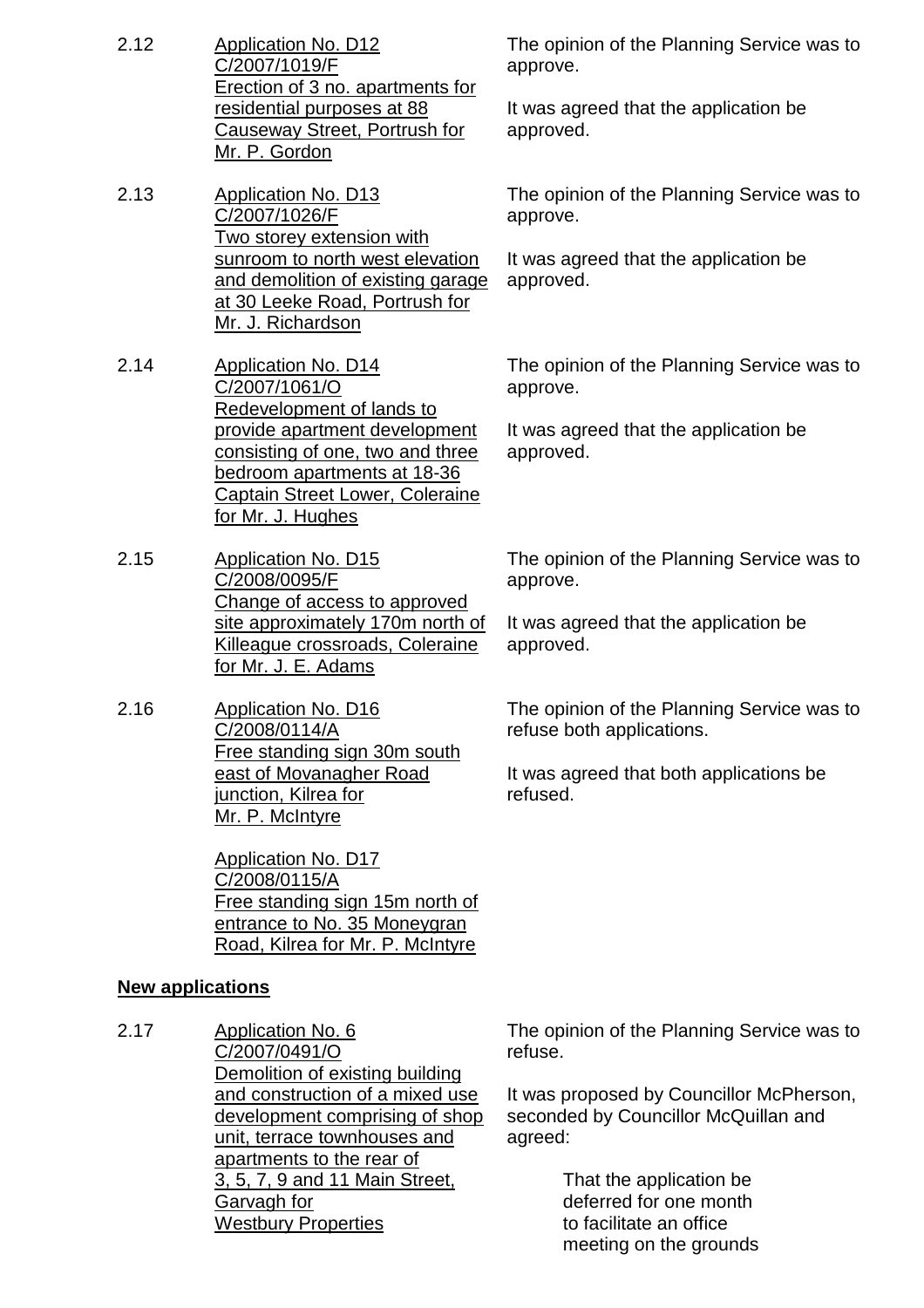that all material planning considerations had not been assessed.

2.18 Application No. 8 C/2007/0543/O 1 no. detached dwelling in rear garden of 1 Ashbrook Court, Churchland, Coleraine for Mr. and Mrs. Sloan

The opinion of the Planning Service was to refuse.

It was proposed by Alderman Mrs. Hickey, seconded by Councillor Dallat and agreed:

> That the application be deferred for one month to facilitate an office meeting on the grounds that all material planning considerations had not been assessed.

The opinion of the Planning Service was to approve.

Councillor King declared an interest as a member of Lower Bann Partnership Ltd.

Councillors Cole and McLaughlin declared an interest as members of Lower Bann Advisory Committee.

It was proposed by Councillor McPherson and seconded by Councillor McQuillan:

> That the application be deferred for one month to facilitate an office meeting on the grounds that all material planning considerations had not been assessed.

As an amendment it was proposed by Councillor Hillis and seconded by the Deputy Mayor:

> That Standing Orders be suspended for this item in order to enable the objectors and the applicant to address the Committee.

Councillor McPherson subsequently withdrew his proposal.

On being put to the Meeting the amendment was unanimously carried.

Mr. David Hull and Mr. Victor Hamill addressed Committee on behalf of the

2.19 Application No. 10 C/2007/0621/F Provision of temporary hangarage and clubhouse and retention of existing runways at Causeway Airfield, Rhee Lane, Aghadowey for Ulster Seaplane Association Ltd.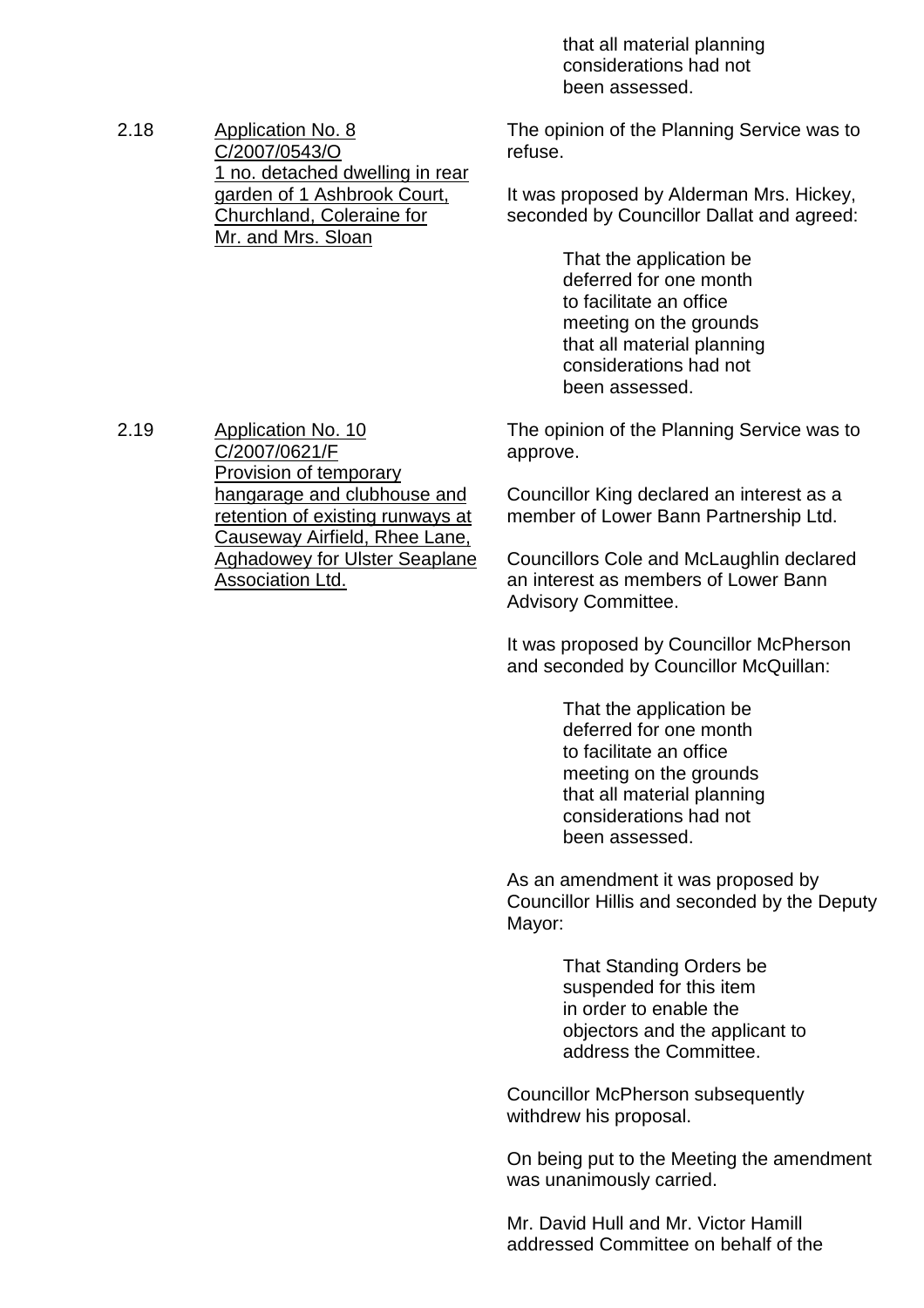objectors and expressed concerns regarding the environment, safety, livestock, storage of fuel/pontoons, provision of toilets, etc.

Mr. Mark Holmes addressed Committee on behalf of Ulster Seaplane Association Ltd. and elaborated on the situation to date.

During a full discussion various members' questions were answered by the speakers.

It was proposed by Alderman McClure and seconded by Councillor Fitzpatrick:

> That the application be approved.

On being put to the meeting the proposal was carried, eleven members voting in favour and two members voting against.

The opinion of the Planning Service was to refuse.

It was proposed by Councillor McPherson, seconded by Councillor Mrs. Johnston and agreed:

> That the application be deferred for one month to facilitate an office meeting on the grounds that all material planning considerations had not been assessed.

The opinion of the Planning Service was to refuse.

It was proposed by Councillor Bradley and seconded by Councillor Ms. Alexander:

> That Council support the refusal.

As an amendment it was proposed by Councillor Mrs. Johnston and seconded by Alderman Mrs. Black:

> That the application be deferred for one month to facilitate an office meeting on the grounds that all material planning considerations had not been assessed.

2.20 Application No. 12 C/2007/0853/F Demolition of existing Masonic Hall and redevelopment and relocation of proposed new Masonic Hall and associated site and access works at Nos. 1-7 Church Street, 1-5 Enfield Street and No. 1 Upper Heathmount, Portstewart for Amalgam Properties Ltd.

2.21 Application No. 16

C/2007/1056/F Proposed residential development comprising of 23 no. apartments and 7 no. townhouses with associated car parking and communal private and public open space at Laurel Lodge, Nursery Avenue, Coleraine for Tara Homes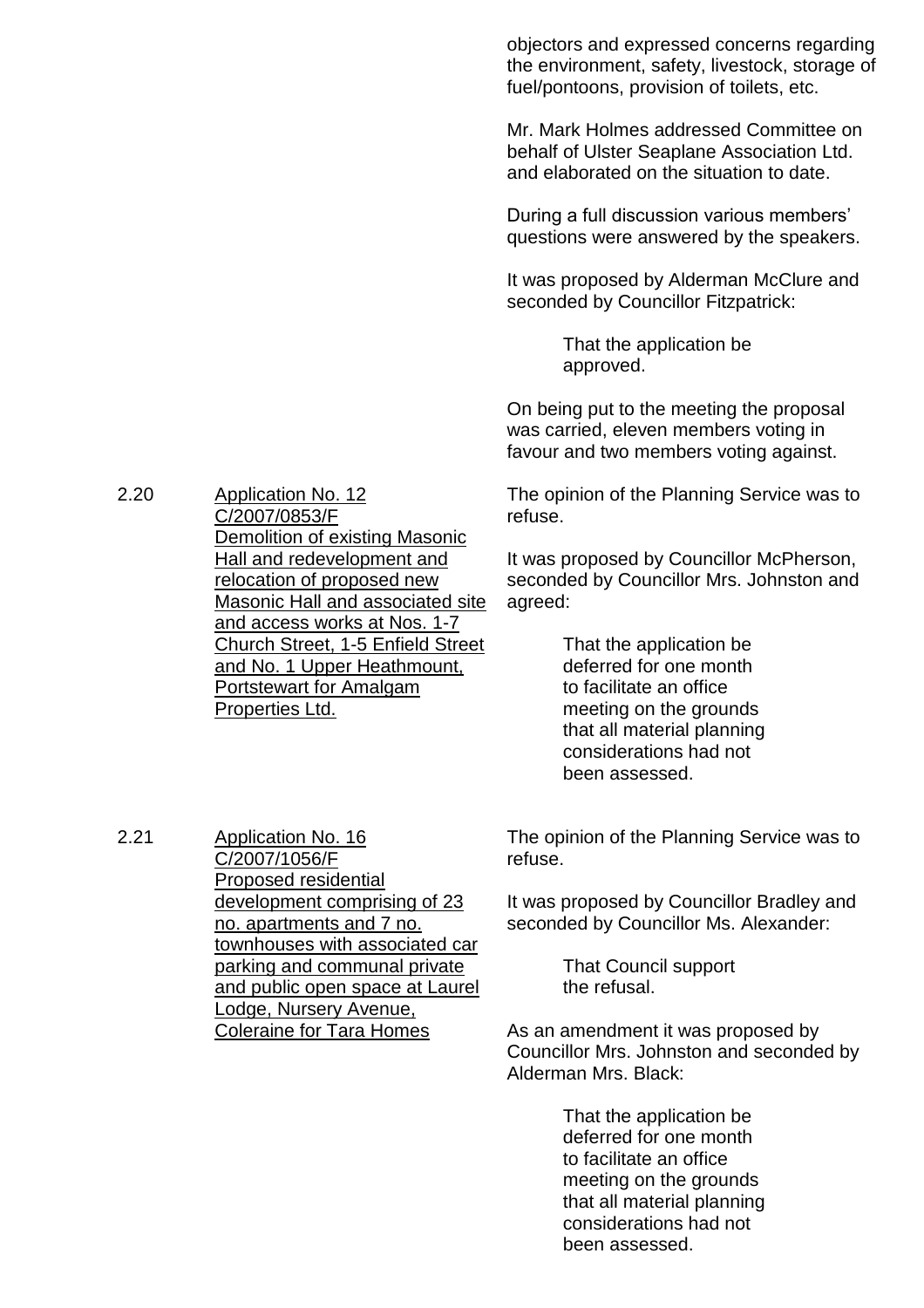On being put to the Meeting the amendment was carried, eleven members voting in favour and two members voting against.

Councillors Ms. Alexander and Bradley asked to be recorded as being in support of the refusal.

The opinion of the Planning Service was to refuse.

It was proposed by Councillor Dallat, seconded by Councillor McLaughlin and agreed:

> That the application be deferred for one month to facilitate an office meeting on the grounds that all material planning considerations had not been assessed.

2.23 Application No. 21 C/2007/1191/F Replacement of existing dwelling to provide 2 no. semi-detached dwellings designed to reflect one dwelling at 28 Bushfoot Road, Portballintrae for Mr. S. Wright

2.22 Application No. 17

C/2007/1074/F

M.O'Kane

Replacement dwelling at 2 Upper Heathmount, Portstewart for Mr.

> The opinion of the Planning Service was to refuse.

> It was proposed by Councillor Gilkinson, seconded by Councillor Mrs. Johnston and agreed:

> > That the application be deferred for one month to facilitate an office meeting on the grounds that all material planning considerations had not been assessed.

The opinion of the Planning Service was to refuse.

The application had now been withdrawn.

2.24 Application No. 23 C/2007/1201/F Demolition of existing 4 no. apartment building and erection of new 6 no. apartment building including reconstruction of facade and detailing at 10 Mount Royal, Eglinton Street, Portrush for Avant Garde Homes Ltd.

2.25 Application No. 26 C/2008/0045/F Construction of one and a half storey dwelling house and re-use of existing outbuilding to be refurbished in its original location to be used as a garage at 126 Carrowreagh Road, Garvagh for

The opinion of the Planning Service was to refuse.

It was agreed that the application be removed from the schedule in order to facilitate the assessment of amended plans by the Planning Service.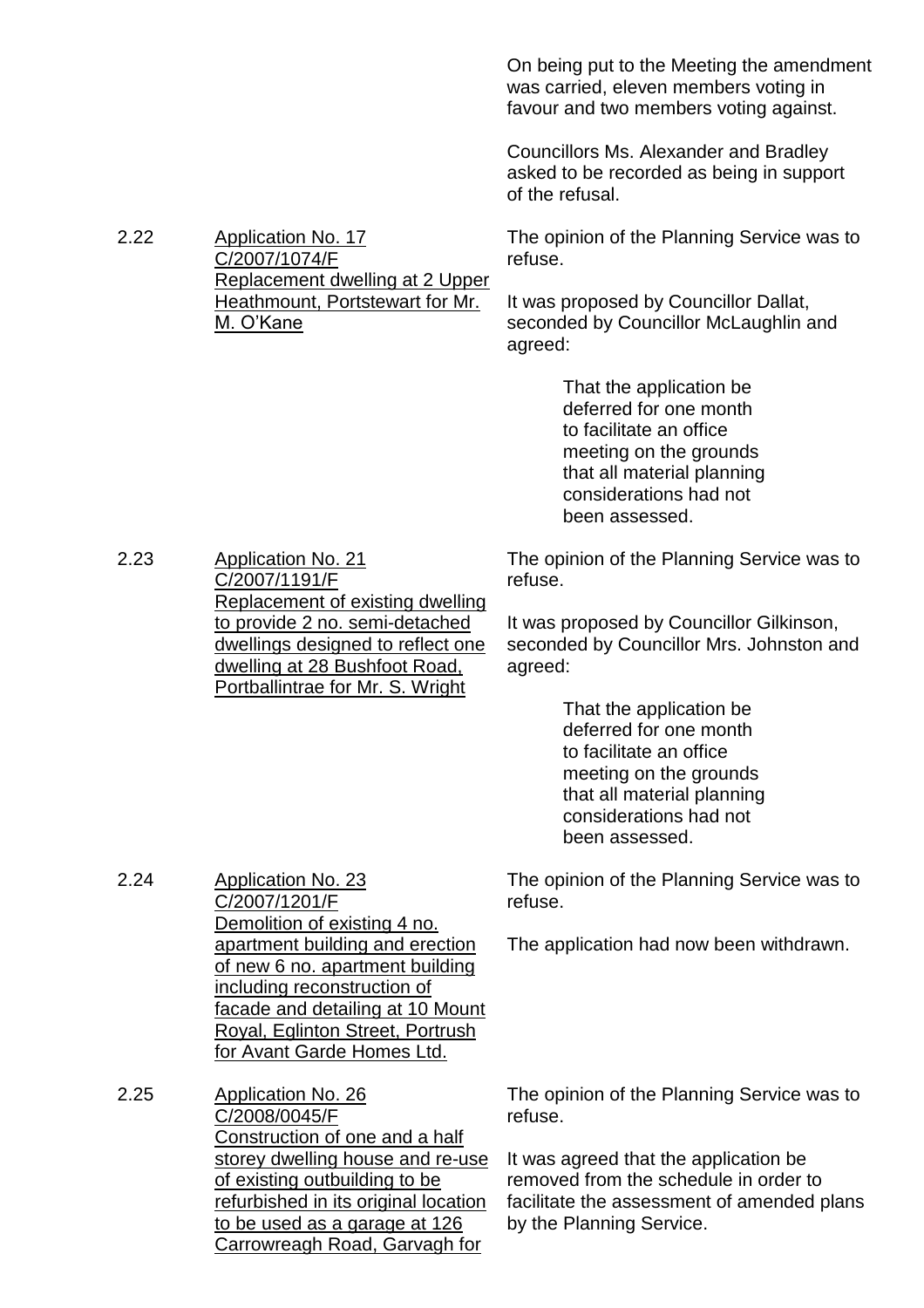Mr. D. Penny

2.26 Application No. 29 C/2008/0060/O Proposed two storey dwelling and garage adjacent to 18 Carthall Manor, Coleraine for Mr. R. Martin

C/2008/0068/F

Scott Hire Ltd.

2.28 Application No. 31

Homes

C/2008/0075/F

Redevelopment of 40-42 Kerr Street, Portrush to provide 9 no. apartments with associated parking and garden for Gemini

Proposed storage unit, office and yard for hire of tools and plant equipment 150m north east of 143 Edenbane Road, Kilrea for

The opinion of the Planning Service was to refuse.

It was proposed by Councillor Dallat, seconded by Alderman Mrs. Hickey and agreed:

> That the application be deferred for one month to facilitate an office meeting on the grounds that all material planning considerations had not been assessed.

The opinion of the Planning Service was to refuse.

It was proposed by Councillor McQuillan, seconded by Councillor Dallat and agreed:

> That the application be deferred for one month to facilitate an office meeting on the grounds that all material planning considerations had not been assessed.

The opinion of the Planning Service was to refuse.

It was proposed by Alderman Mrs. Black, seconded by Councillor Gilkinson and agreed:

> That the application be deferred for one month to facilitate an office meeting on the grounds that all material planning considerations had not been assessed.

2.29 Application No. 32 C/2008/0096/F Proposed replacement residential home with 24 no. two bedroom apartments over two and a half storey with sub basement carparking and associated amenity space, bin stores, etc. at 41 Castlerock Road, Coleraine for Edenmore Residential Home

The opinion of the Planning Service was to refuse.

It was proposed by Councillor Mrs. Fielding, seconded by Alderman McClure and agreed:

> That the application be deferred for one month to facilitate an office meeting on the grounds that all material planning

2.27 Application No. 30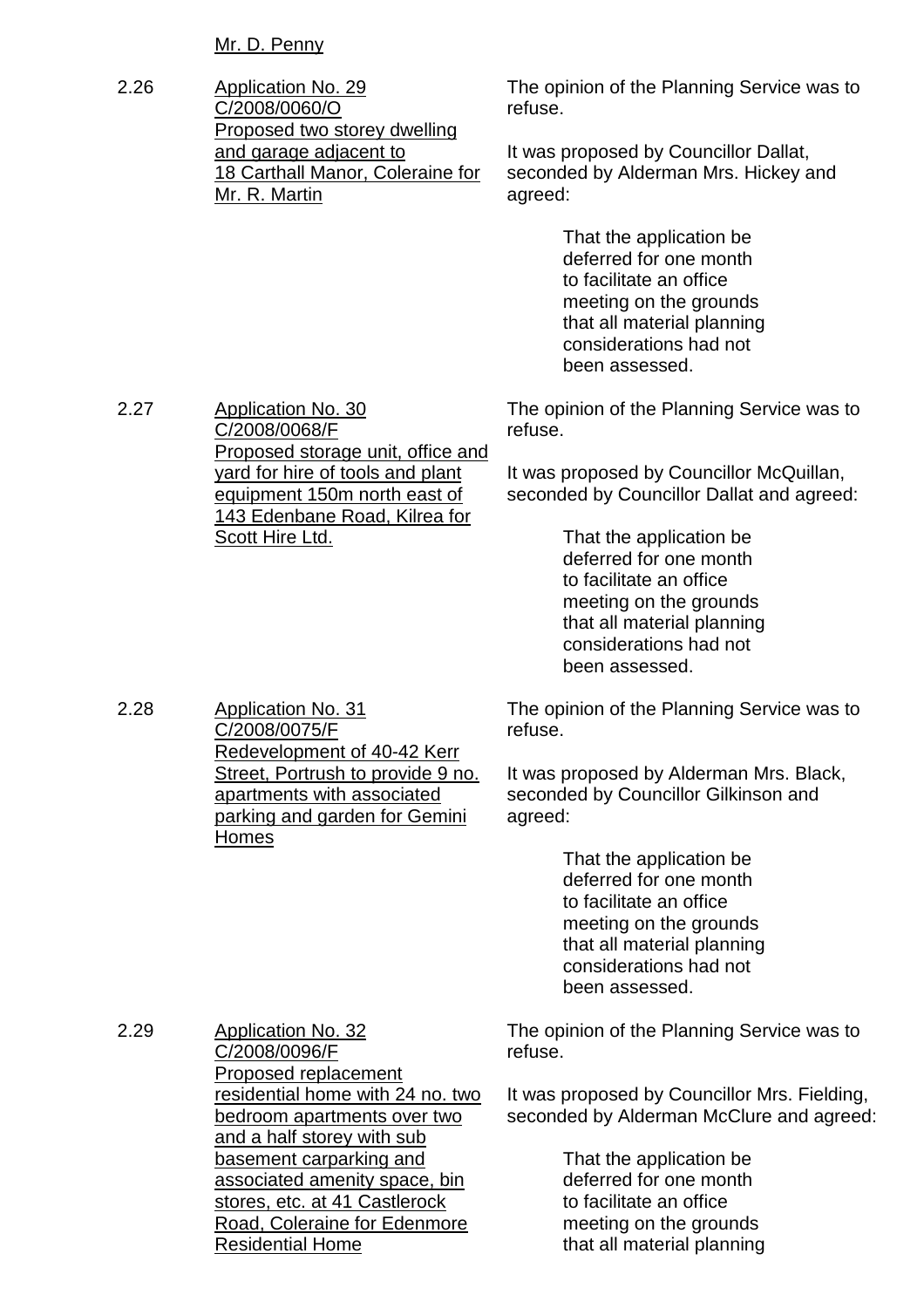considerations had not been assessed.

2.30 Application No. 34 C/2008/0102/F Extension to rear of dwelling to provide living and bedroom accommodation and construction of bay window to front at 7 Harryville, Portstewart for Mr. C. **Dickinson** 

2.31 Application No. 35

C/2008/0119/F

Residential development comprising 4 no. townhouses, 1 no. duplex apartment and 2 no.

apartments together with communal car parking and landscaping at the corner of The opinion of the Planning Service was to approve.

It was proposed by Alderman Mrs. Hickey, seconded by Councillor Dallat and agreed:

> That the application be deferred for one month to facilitate an office meeting on the grounds that all material planning considerations had not been assessed.

The opinion of the Planning Service was to refuse.

It was agreed that the application be deferred for one month to facilitate the submission of amended plans.

Ballywillan and Crocknamack Road, Portrush for Mr. J. Hill 2.32 Application No. 36 C/2008/0123/F Demolition of existing dwelling and contruction of 3 no. two storey townhouses at 87A Mountsandel Road, Coleraine for Tara Homes

The opinion of the Planning Service was to refuse.

It was proposed by Councillor Bradley and seconded by Councillor Ms. Alexander:

> That Council support the refusal.

As an amendment it was proposed by Councillor Mrs. Johnston and seconded by Councillor McPherson:

> That the application be deferred for one month to facilitate an office meeting on the grounds that all material planning considerations had not been assessed.

On being put to the meeting the amendment was lost, six members voting in favour and eight members voting against.

The substantive motion was then put to the meeting and was carried, seven members voting in favour and no one voting against.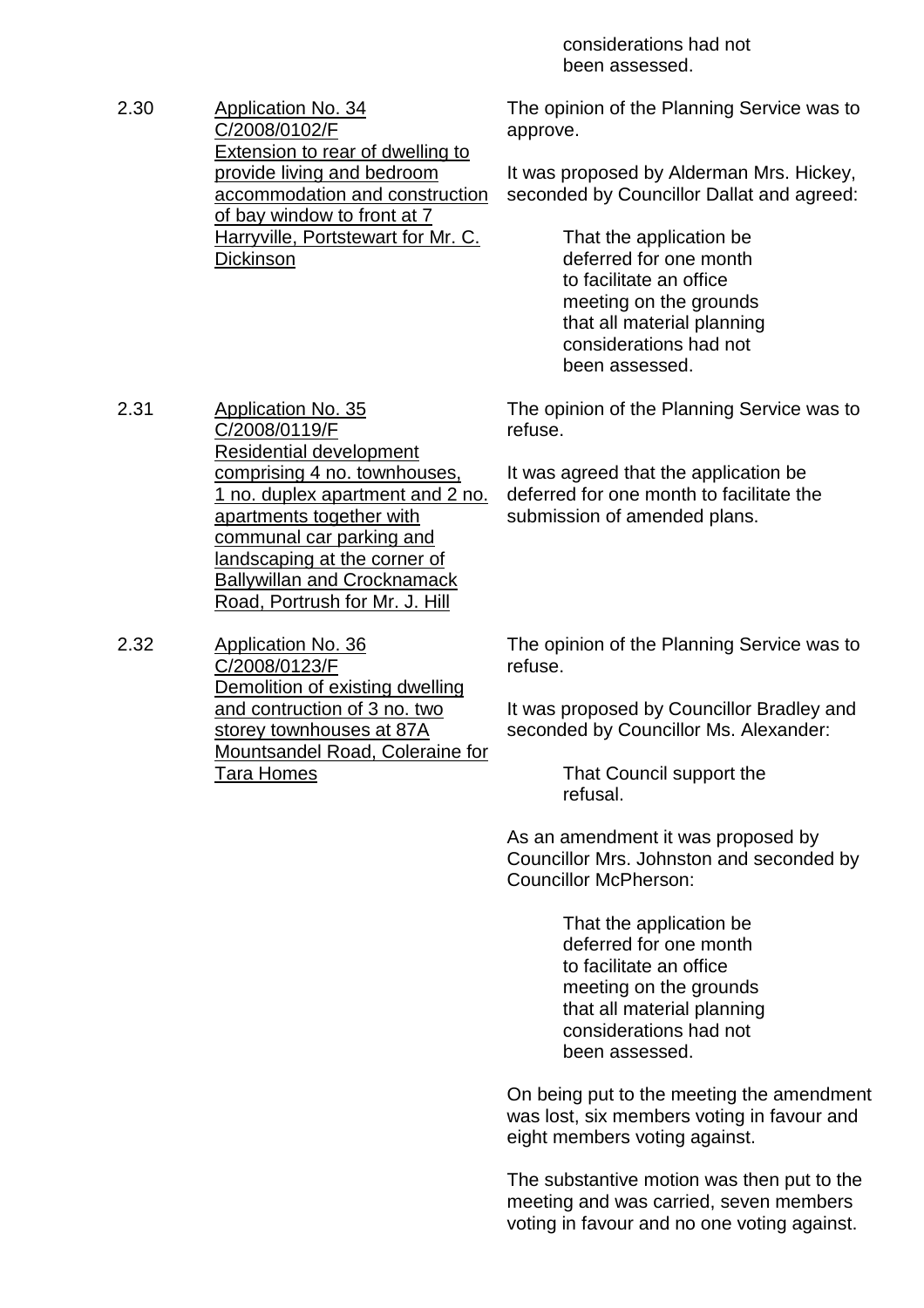| 2.33 | Application No. 37                |
|------|-----------------------------------|
|      | C/2008/0147/F                     |
|      | Proposed redevelopment of         |
|      | existing premises to provide      |
|      | lands for the development of 24   |
|      | no. dwellings consisting of 8 no. |
|      | semi-detached and 16 no.          |
|      | detached dwellings for            |
|      | residential purposes at No. 114   |
|      | Grove Road, Swatragh for          |
|      | Mr. B. McKeefry                   |

The opinion of the Planning Service was to refuse.

It was proposed by Councillor Dallat, seconded by Alderman Mrs. Hickey and agreed:

> That the application be deferred for one month to facilitate an office meeting on the grounds that all material planning considerations had not been assessed.

The opinion of the Planning Service was to refuse.

It was proposed by Alderman McClure, seconded by Councillor McPherson and agreed:

> That the application be deferred for one month to facilitate an office meeting on the grounds that all material planning considerations had not been assessed.

The opinion of the Planning Service was to refuse.

It was proposed by Councillor Ms. Alexander, seconded by Councillor Bradley and agreed:

> That Council support the refusal.

The opinion of the Planning Service was to refuse.

It was proposed by Councillor Dallat, seconded by Councillor McPherson and agreed:

> That the application be deferred for one month to facilitate an office meeting on the grounds that all material planning considerations had not been assessed.

The opinion of the Planning Service was to refuse.

2.34 Application No. 38 C/2008/0153/F Change of house type to supersede previous approval C/2006/1108/RM, to include the extension of the curtilage, relocation of dwelling and position of the access 240m south east of 3 Boveedy Road, Kilrea for Mr. and Mrs. R. **McKinney** 

2.35 Application No. 39 C/2008/0155/F Proposed redevelopment of site to 3 no. townhouses and associated car parking at No. 11 Lissadell Avenue, Portstewart for Gillen Developments Ltd.

2.36 Application No. 40 C/2008/0170/O Replacement of 1 no. detached dwelling with 2 no. detached three bedroom dwellings (one with attached garage) and 2 no. semi-detached three bedroom dwellings (total 4 units) at 44 Glenkeen Road, Aghadowey for Mr. R. McCook

2.37 Application No. 41 C/2008/0171/F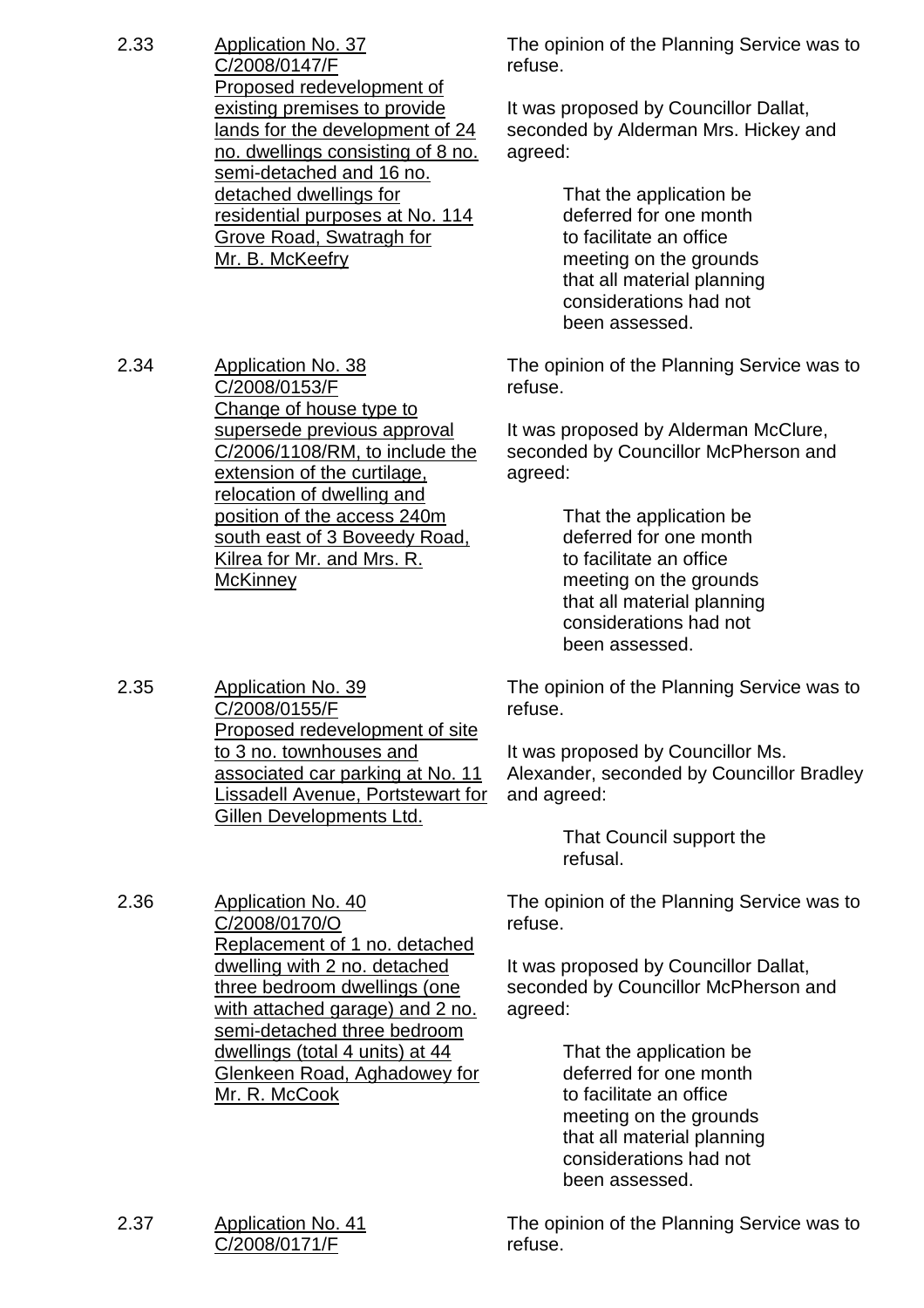Proposed stables, exercise area and tack store for domestic use at 40 Isle Road, Coleraine for Ms. K. Houston

It was proposed by Councillor McPherson, seconded by Councillor Mrs. Johnston and agreed:

> That the application be deferred for one month to facilitate an office meeting on the grounds that all material planning considerations had not been assessed.

The opinion of the Planning Service was to refuse.

It was proposed by Councillor Fitzpatrick, seconded by Alderman McClure and agreed:

> That the application be deferred for one month to facilitate an office meeting on the grounds that all material planning considerations had not been assessed.

The opinion of the Planning Service was to refuse.

It was proposed by Councillor Dallat, seconded by Councillor Deans and agreed:

> That the application be deferred for one month to facilitate an office meeting on the grounds that all material planning considerations had not been assessed.

The opinion of the Planning Service was to refuse.

It was proposed by Councillor Ms. Alexander, seconded by Alderman Mrs. Hickey and agreed:

> That the application be deferred for one month to facilitate an office meeting on the grounds that all material planning considerations had not been assessed.

2.41 Application No. 54 The opinion of the Planning Service was to

2.38 Application No. 42 C/2008/0177/O Replacement of 2 no. detached dwellings with 7 no. two and a half storey three bed townhouses and 4 no. two storey four bed semi-detached dwellings all with integral garages and private amenity space total of 11 units at 150 and 152 Coleraine Road, Portstewart for Mr. P. Herald

2.39 Application No. 43

C/2008/0189/O

for Mrs. J. Mullan

Site for two storey farm

retirement dwelling adjacent to 54 Coolnasillagh Road, Garvagh

2.40 Application No. 44 C/2008/0193/F Proposed flat and garage at rear yard of 35 Princess Street, Portrush for Mr. K. Devlin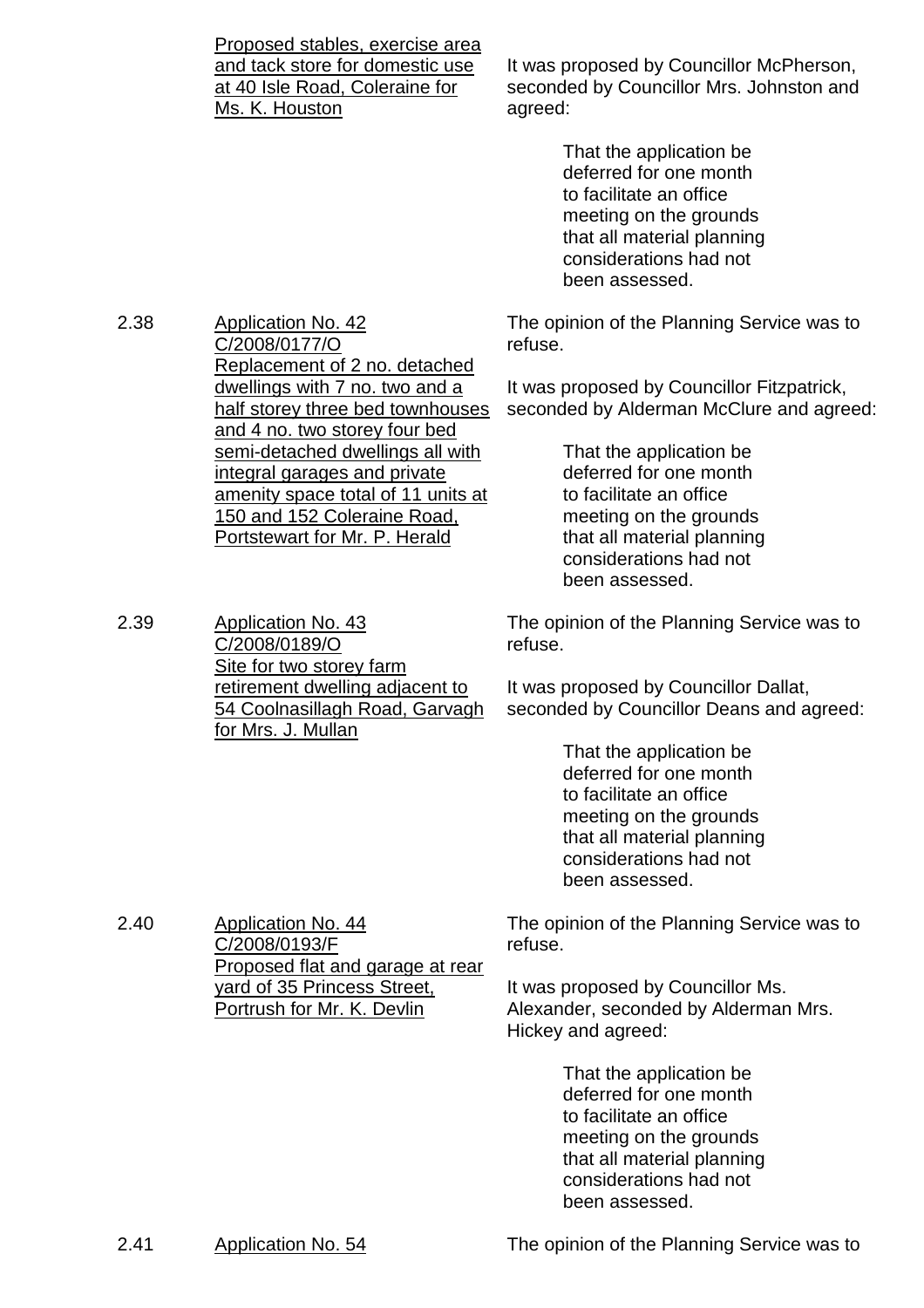| C/2008/0243/F                     |
|-----------------------------------|
| Proposed demolition of existing   |
| bed and breakfast to provide 3    |
| no. apartments at 53 Kerr Street, |
| Portrush for Mrs. A. Chambers     |
|                                   |

refuse.

It was proposed by Councillor Mrs. Johnston, seconded by Alderman Mrs. Black and agreed:

> That the application be deferred for one month to facilitate an office meeting on the grounds that all material planning considerations had not been assessed.

2.42 Application No. 55 C/2008/0248/F Two storey extension to front and dormer to rear at 7 Bushfoot Drive, Portballintrae for Mr. K. Jess

The opinion of the Planning Service was to refuse.

It was proposed by Alderman Mrs. Black, seconded by Councillor McPherson and agreed:

> That the application be deferred for one month to facilitate an office meeting on the grounds that all material planning considerations had not been assessed.

The opinion of the Planning Service was to refuse.

It was proposed by Councillor Deans, seconded by Alderman McClure and agreed:

> That the application be deferred for one month to facilitate an office meeting on the grounds that all material planning considerations had not been assessed.

The opinion of the Planning Service was to refuse.

It was proposed by Councillor Ms. Alexander, seconded by Alderman Mrs. Hickey and agreed:

> That the application be deferred for one month to facilitate an office meeting on the grounds that all material planning considerations had not

2.43 Application No. 56 C/2008/0258/F 4 no. semi-detached split level dwellings at 2 Ardbeg Drive, Coleraine with access via shared driveway off Ardbeg Drive for Mr. A. Adams

2.44 Application No. 60 C/2008/0274/F Retention of change of use of garage to hairdressing salon and store at 2 Ashfield Drive, Portstewart for Mr. and Mrs. R. **Cahoon**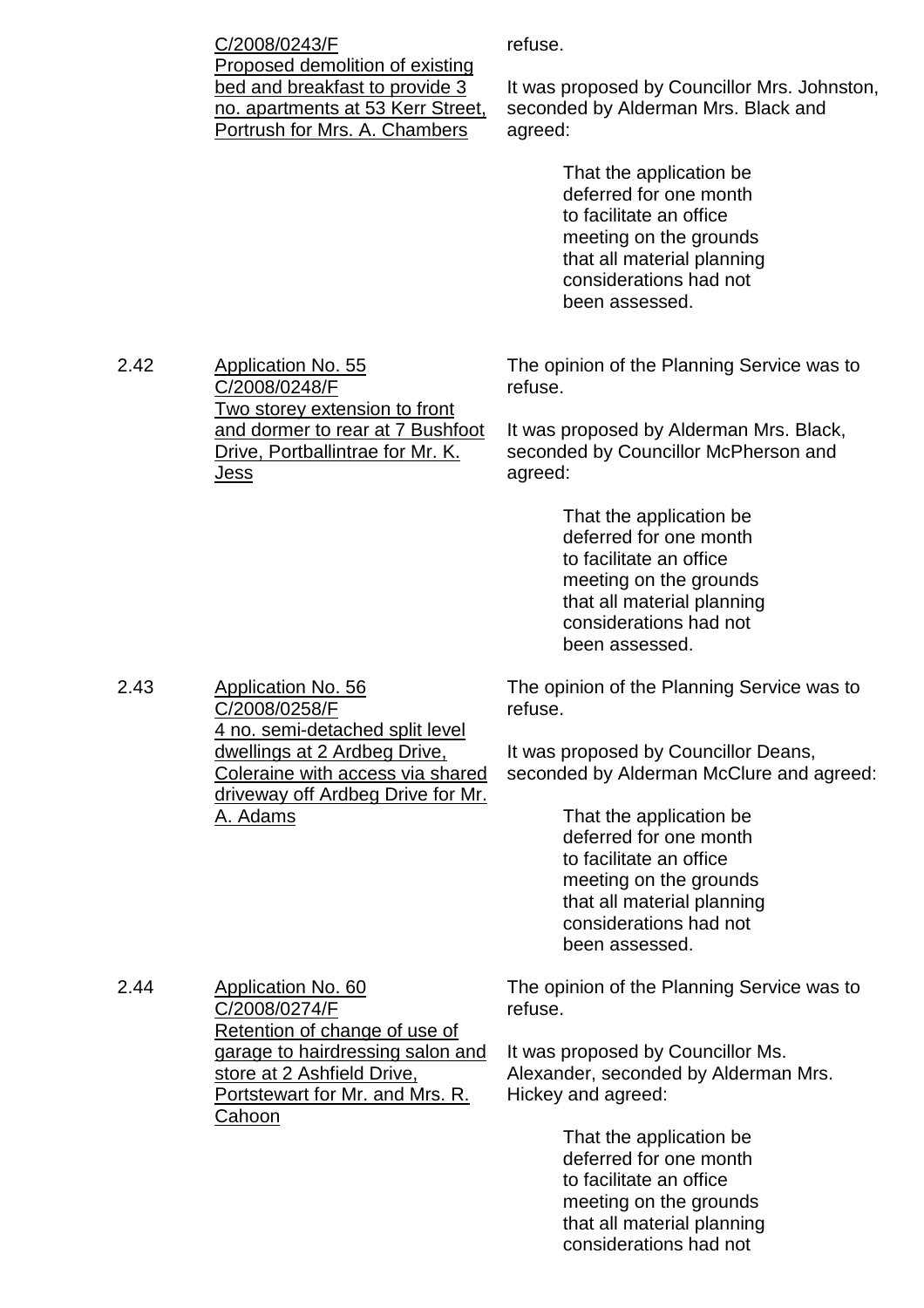been assessed.

2.45 Application No. 62 C/2008/0287/A Signage at private house –35 Captain Street Upper, Coleraine for W. Hunter

C/2008/0302/F

for Miss C. Mullan

2.47 Application No. 65

C/2008/0305/F

Change of house type on previously approved site C/2005/0858/RM to provide single storey dwelling with mezzanine floor, sedum grass roof and detached store 70m east of 36 Ballyhackett Road, Castlerock for Mrs. R. Irvine

Change of use – computer room

to hairdressing salon at 11 Clintonville Gardens, Garvagh The opinion of the Planning Service was to refuse.

It was proposed by Councillor McPherson, seconded by Councillor Ms. Alexander and agreed:

> That the application be deferred for one month to facilitate an office meeting on the grounds that all material planning considerations had not been assessed.

The opinion of the Planning Service was to refuse.

It was proposed by Councillor Dallat, seconded by Councillor McPherson and agreed:

> That the application be deferred for one month to facilitate an office meeting on the grounds that all material planning considerations had not been assessed.

The opinion of the Planning Service was to refuse.

It was proposed by Councillor Gilkinson, seconded by Councillor Mrs. Johnston and agreed:

> That the application be deferred for one month to facilitate an office meeting on the grounds that all material planning considerations had not been assessed.

2.48 Application No. 70 C/2008/0323/F Extension to provide first floor accommodation on top of existing ground floor side extension at 111 Dunluce Road, Portrush for Mr. R. Henry

The opinion of the Planning Service was to refuse.

It was proposed by Councillor Ms. Alexander, seconded by Alderman McClure and agreed:

> That the application be deferred for one month to facilitate an office

2.46 Application No. 64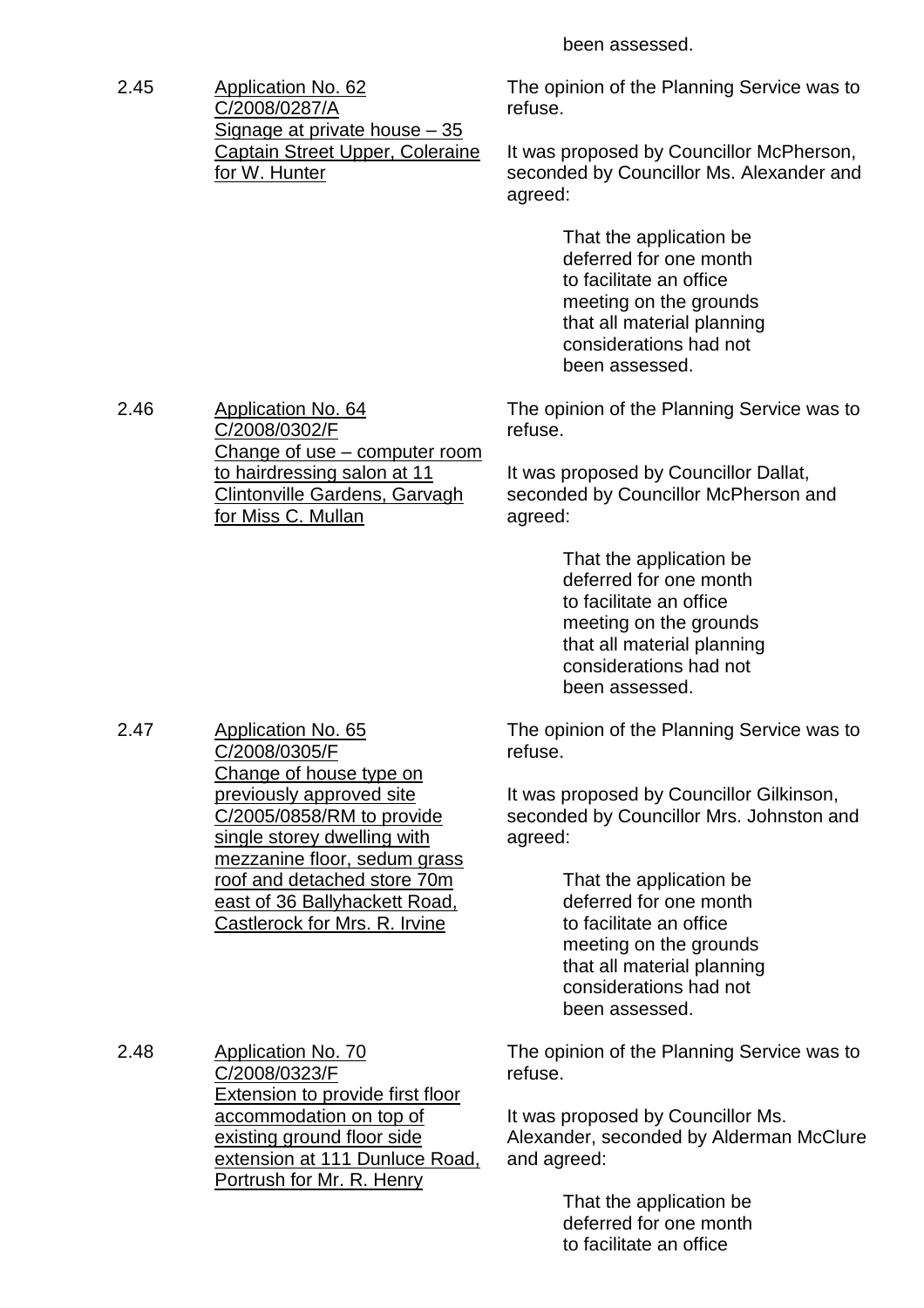meeting on the grounds that all material planning considerations had not been assessed.

2.49 Application No. 87 C/2008/0368/O Site for storey and a half dwelling and garage (farm house) adjacent to 1 Blagh Road, Blagh TD, Coleraine for Mr. J. McCollum

2.50 Application No. 100 C/2008/0406/F Retention of existing dwelling (log cabin) single storey and associated hardstanding 40m north east of 10 and 12 Movanagher Road, Kilrea for Ms. Quigg

The opinion of the Planning Service was to refuse.

It was agreed that the application be deferred for one month to facilitate further discussions with the applicant.

The opinion of the Planning Service was to refuse.

It was agreed that the application be deferred for one month to facilitate the submission of a 'case of need'.

## **3.0 GENERAL PLANNING ISSUES**

| 3.1 | C/2008/0047<br>7 Royal Avenue, Portstewart | Reported that this application had been<br>listed on the current schedule.  |
|-----|--------------------------------------------|-----------------------------------------------------------------------------|
| 3.2 | Enterprise Avenue, Portstewart             | Reported that this matter would be<br>considered at the next meeting of the |

It was noted that the Enforcement Section was of the opinion that there was no breach in respect of planning and that the case would be closed.

Enforcement Section.

## **4.0 OFFICE MEETINGS**

It was noted that the office meetings would be held on Friday,  $8<sup>th</sup>$  August, 2008

#### **5.0 CRAIGMORE LANDFILL/RECYCLING**

Read letter from the Minister of the Environment in reply to Council's correspondence with regard to the Craigmore Landfill site (previously supplied).

The Minister noted Council's concerns but stated that it would not be appropriate for him to intervene and also regretted that he was unable to facilitate a meeting on the matter at this time.

Following discussion it was agreed:

That Council write to the Minister expressing dissatisfaction at his response and request a full departmental enquiry into history of the Craigmore site visa vis the Planning Service's determination of the applications.

## **6.0 PLANNING APPEALS COMMISSION**